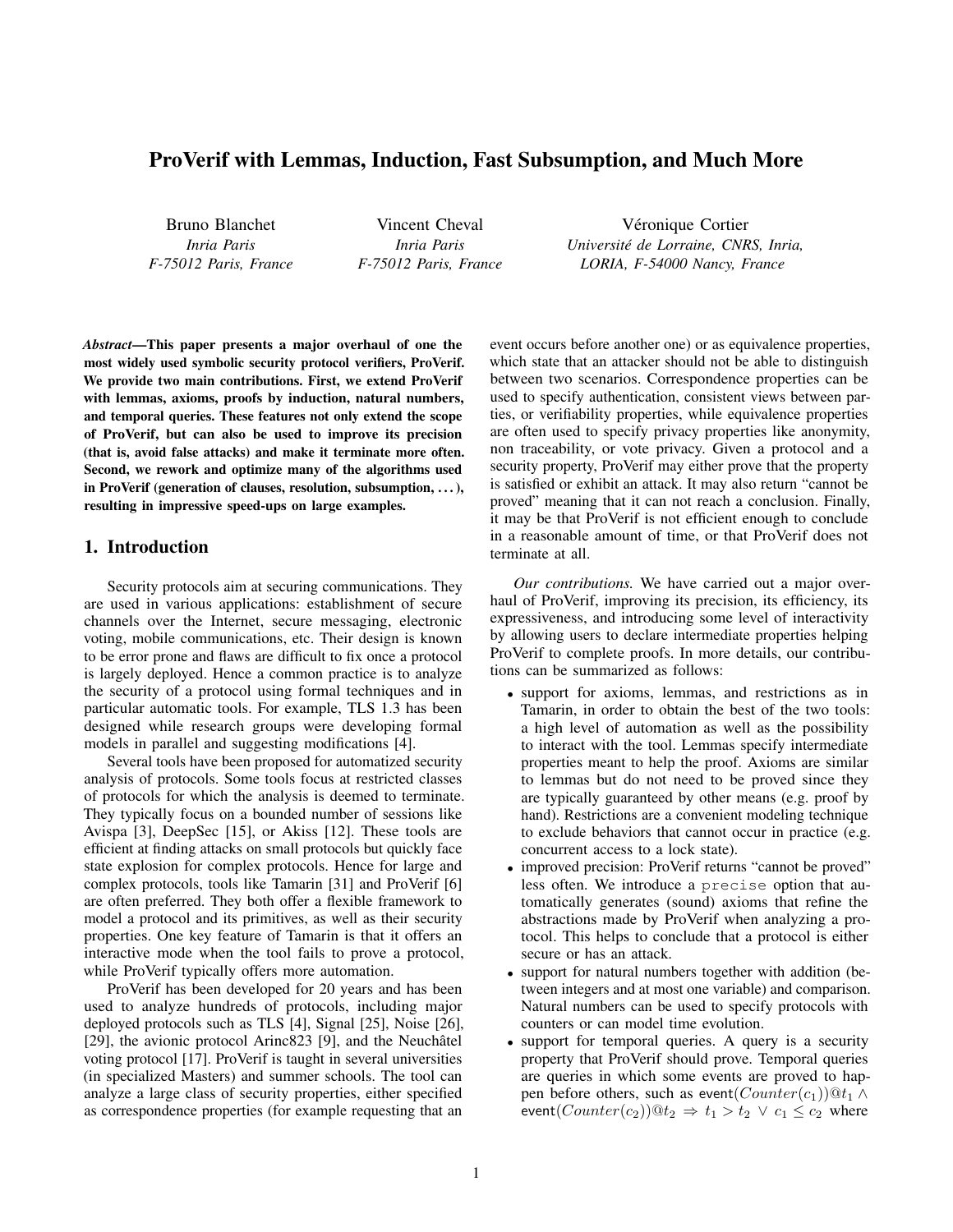we specify that the counter can only increase; the fact event( $Counter(c)$ )@t means that the counter has value  $c$  at time  $t$ .

- better treatment of injective queries, that is, queries where the occurence of some event (for example, the delivery of some product) can be associated injectively to another event (for example a payment). The injective property ensures here that there are at least as many payments as the number of deliveries. Such queries previously often yield a "cannot be proved".
- major speed improvements. The new ProVerif typically runs 30-40 times faster than ProVerif 2.00 on large protocols and up to exponentially faster on some examples.

As a result, ProVerif can now support more protocols, in particular protocols with global states, for both reachability and equivalence. Global states include counters, cells, tables and are typically difficult to handle for ProVerif due to its internal abstractions. A tool GSVerif was introduced [14] (in the context of reachability properties) to automatically generate properties that are proved to hold but cannot be proved by ProVerif. The properties generated by GSVerif can now be stated as axioms, and used at an earlier stage of the procedure, yielding more successful proofs. Moreover, our approach now also applies to equivalence properties. Hence ProVerif can automatically prove equivalence properties for protocols with global states, such as vote privacy in voting protocols that require to maintain a table of all received votes.

Moreover, our experiments show that ProVerif can now prove or disprove (that is, exhibit an attack) in many more protocols of the literature. In terms of efficiency, the analysis of 42 protocols from the Noise Protocol Framework took more than 170h and now takes 20min, hence is at least 516 times faster. The analysis of the Neuchâtel voting protocol is parameterized by the number k of voting options. For  $k \geq 3$ , the verification of ballot privacy took more than 24h and now takes 3s for  $k = 3$  and 4h36min for  $k = 6$ . Our changes have been integrated in the official distribution of ProVerif (release 2.02pl1 available at https://proverif.inria.fr).

*A new procedure.* All these enhancements and improvements of ProVerif have been obtained through a major rewrite of the internal procedure of the tool, detailed in Section 3. Let us overview the procedure of ProVerif, as summarized in Figure 1. ProVerif first translates protocols into a set C of Horn clauses, a subclass of first order logic. Then, it saturates the clauses by resolution, yielding a simpler set of clauses  $\mathbb{C}_{sat}$  that derive the same facts. If this saturation procedure terminates, then ProVerif verifies the security property by saturating again  $\mathbb{C}_{sat}$  with the request clause R obtained by translating the security property, and verifying that the obtained clauses satisfy the property. The correctness of ProVerif ensures that, if this verification succeeds, then the initial property holds. Otherwise, either ProVerif can reconstruct an attack against the initial protocol following the corresponding clause derivation, or ProVerif cannot conclude and returns "cannot be proved".

It is not easy in this context to add lemmas since they



Parts in blue indicate the novelties introduced in this paper.

Figure 1. Overview of the ProVerif procedure.

cannot be easily interpreted by ProVerif as an "help". Instead, we modified the internal saturation procedure of ProVerif to refine clauses. Intuitively, given an already proved lemma  $A \Rightarrow B$ , a clause  $H \to C$  can be replaced by  $H \land B \to C$ as soon as H entails A. This yields a more precise clause, possibly helping termination. This is sound as soon as we only use lemmas that have been already proved. However, we also allow a lemma  $L_i$  to be proved by induction on the length of the execution trace. We can prove that the first saturation procedure remains sound for such induction thanks to the invariant that facts in hypotheses of clauses always happen before facts in the conclusion, and strictly before for facts that occur in lemmas. However, in the verification step, this property is lost. Therefore, we have entirely revisited the verification procedure, to keep track that certain facts happen (strictly) before others, so that a lemma proved by induction can be used to refine a clause only when the ordering is compatible (hence guaranteeing soundness). More precisely, facts are now annotated with temporal variables and clauses include ordering constraints on these variables. We provide a sound procedure to resolve such clauses. Thanks to these temporal variables, it is then easy to support temporal queries.

The introduction of natural numbers with addition and comparison follows (and generalizes) the approach initiated in [14]: our saturation procedure relies on the Pratt algorithm [30] to solve inequality constraints that appear in clauses.

While revisiting the core procedure of ProVerif, we have considerably improved its efficiency at several steps of the algorithm, as detailed in Section 4. For example, clause generation has been turned into a more lazy approach in order to generate fewer clauses. Moreover, we have introduced techniques from automated deduction [32] to speed up checking whether a clause is more general than another. We have also optimized the detection and removal of redundant clauses.

We prove the correctness of the new procedure, for the entire syntax and semantics of ProVerif. We cover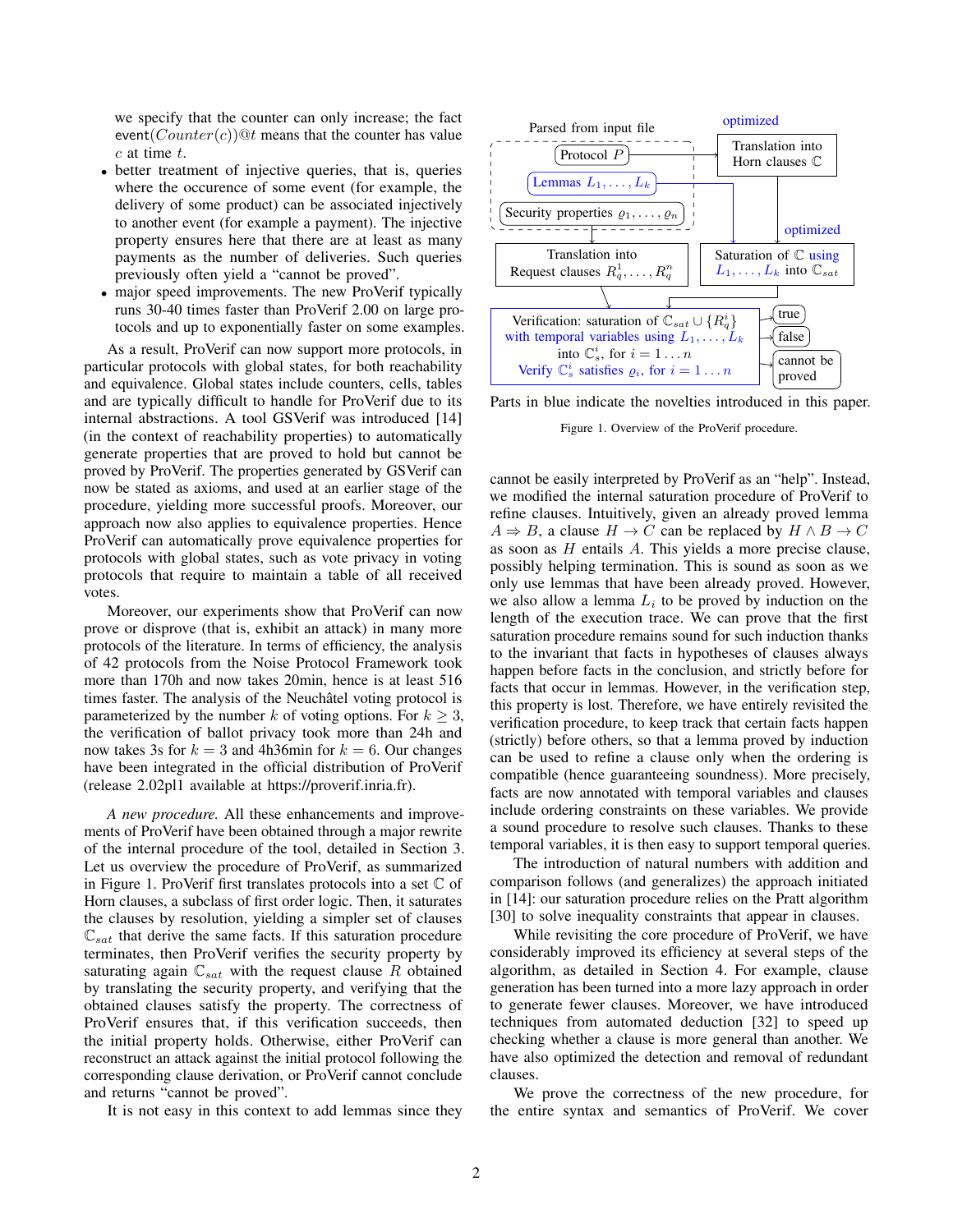$M, N ::=$  terms x variable  $(x \in V)$ n<br>  $f(M_1, ..., M_k)$  name  $(n \in \mathcal{N})$ <br>
applied  $f \in \mathcal{F}_c$  $f(M_1, \ldots, M_k)$  $ev ::=$  events  $e(M_1, \ldots, M_k)$  ( $e \in \mathcal{F}_e$ )  $D ::=$  expressions  $M$  term<br>  $h(D_1, \ldots, D_k)$  term applied  $h \in \mathcal{F}_d \cup \mathcal{F}_c$ fail failure  $P, Q ::=$  processes 0 nil  $out(N, M); P$  output  $in(N, x); P$  input  $P | Q$  parallel composition  $\mathbb{P}$  replication new  $a$ ;  $P$  restriction let  $x = D$  in P else Q assignment  $event(ev); P$  event

Figure 2. Syntax of the core language of ProVerif.

optimizations and features that were never formally defined in previous papers. For instance, we generalize the definition of correspondence queries, which were previously defined only with events in their conclusion. The full proof can be found in a technical report [11].

## 2. Syntax and semantics

The syntax and semantics of ProVerif is mostly unchanged. In terms of syntax, there are only two additions. First, messages can now contain natural numbers, which is useful for example to model counters or to specify finer properties. Secondly, we introduce lemmas, axioms, and restrictions, which are simply a particular form of queries. We introduce here the main constructs of the syntax and the semantics. A complete specification can be found in [11].

#### 2.1. Syntax and informal semantics

The syntax for *terms*, *events*, *expressions*, and *processes* is displayed in Figure 2. ProVerif actually also supports tables and phases but they are omitted here for simplicity. Our results hold for the full language of ProVerif.

We assume a set of variables  $V$  and a set of names N. We consider a finite signature  $\Sigma$  of function symbols with their arity (i.e. their number of arguments) partitioned into three sets  $\mathcal{F}_c$ ,  $\mathcal{F}_d$ , and  $\mathcal{F}_e$  representing respectively the *constructor*, *destructor*, and *event* function symbols.

Terms represent data, such as messages, and can be built as a variable, a name, or the application of a constructor function symbol to terms.

Destructor function symbols can manipulate terms and only appear in expressions. They represent functions from terms to terms defined by rewrite rules. More specifically, the behavior of a destructor function symbol  $g$  is defined by an ordered list  $\det(g)$  of rewrite rules of the form  $g(U_1, \ldots, U_n) \to U$  where  $U_1, \ldots, U_n, U$  are either terms M or the constant fail.

As usual, we say that a term, expression, ... is *ground* when it contains no variable. A *value* V is either a ground term or fail. Expressions represent computations on values. Their semantics is defined by an evaluation relation  $D \Downarrow V$ , which means that the ground expression  $D$  evaluates to the value V. We evaluate a ground expression  $D$  by rewriting it as follows, until we obtain the value  $V$ . Each subexpression  $g(V_1, \ldots, V_n)$ , where g is a destructor and  $V_1, \ldots, V_n$  are values, is rewritten by trying the rewrite rules of  $q$  in the order given in the list def(q), and applying the first applicable rewrite rule. When no rewrite rule of  $\det(g)$  can be applied,  $g(V_1, \ldots, V_n)$  rewrites to fail. Furthermore, when f is a constructor and  $V_i = \text{fail}$  for some i,  $f(V_1, \ldots, V_n)$  rewrites to fail. A more formal definition of  $D \Downarrow V$  is given in Appendix A and examples are given in Examples 1 and 2.

We use the constructors true and false for boolean constants. We also consider constructor symbols for tuples of any arity that the attacker can always deconstruct. Thus, for all tuple constructors  $f$  of arity  $n$ , we assume the existence of a destructor  $\pi_i^f$ , for  $i = 1 \dots n$ , that is the *i*-th projection of f. Formally,  $\det(\pi_i^f) = [\pi_i^f(f(x_1, \ldots, x_n)) \to x_i]$ . We omit f for canonical tuples.

Example 1. *The standard asymmetric encryption primitives can be modeled by considering a constructor* aenc *of arity 3, taking as arguments the cleartext, some randomness, and the public encryption key; a constructor* pk *of arity 1, which maps secret keys to public keys; and a destructor* adec *of arity 2 with the following rewrite rule:* def(adec) =  $[adec(aenc(x, y, pk(z)), z) \rightarrow x]$ *. The evaluation of the ground expression adec*( $aenc((a, b), r, pk(k)), k$ ) *applies the rewrite rule, yielding adec*( $aenc((a, b), r, pk(k)), k) \Downarrow (a, b)$ . *The function symbol* adec *needs to be a destructor for this evaluation to happen; if it were a constructor, the term*  $adec(aenc((a, b), r, pk(k)), k)$  *would remain unchanged and be different from* (a, b)*.*

*Similarly, signatures can be modeled with the rule*  $def(checksign) = [checksign(sign(x, y), vk(y)) \rightarrow x]$ *. This rule combines the verification of the signature and the retrieval of the message whose signature has been checked.*

Example 2. *Defining the behavior of a destructor with a sequence of rewrite rules allows a simple definition of the "if then else" construction. Consider the destructor* ifelse *of arity 3 such that* ifelse(x, y, z) *should be rewritten in* y *when* x *is* true*, and in* z *otherwise. This can be expressed in our formalism with the sequence of rewrite rules*  $\det(i\text{felse}) =$  $[i\text{felse}(\text{true}, y, z) \rightarrow y; \text{ifelse}(x, y, z) \rightarrow z]$ *. For instance,* ifelse(false,  $a, b$ )  $\downarrow$  *b because the first rewrite rule cannot be applied and the second one can.*

Event function symbols  $e \in \mathcal{F}_e$  can be applied to terms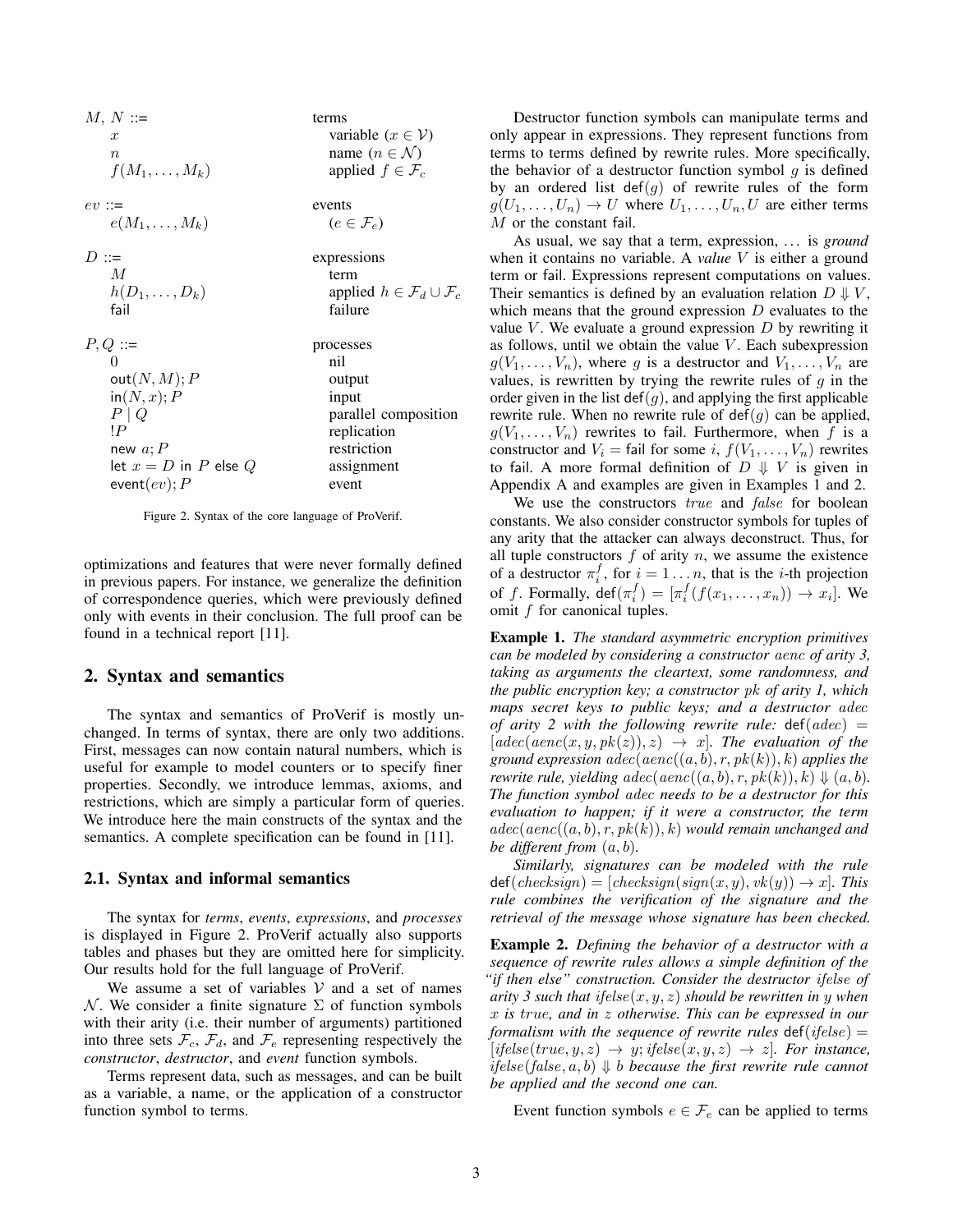to build events  $e(M_1, \ldots, M_n)$ . Events can be executed by processes with the construct event $(e(M_1, \ldots, M_n)); P$ . Events record that a certain program point has been reached in the process, with certain values of their arguments, but otherwise do not affect the execution of the process. They are used to express correspondence properties. The other constructs in processes are standard. The process in $(N, x); P$ models the input on the channel  $N$  of a term that is bound to x when executing P. The process out  $(N, M); P$  represents the output of the term  $M$  on the channel  $N$ . The process  $P \mid Q$  models the concurrent execution of P and Q. The replication !P represents an unbounded number of copies of P. The restriction new  $a$ ; P generates a fresh name  $a$  that can be used in P. Finally, the construct let  $x = D$  in P else Q. evaluates the expression  $D$ , executing  $P$  with  $x$  bound to  $M$ when  $D$  evaluates to a term  $M$ , and otherwise executing  $Q$ .

Natural numbers. Following the work of [14], we also consider natural numbers using the Peano representation. We consider zero/0 and succ/1 two function symbols in  $\mathcal{F}_c$ , and  $minus\_one/1$  a function symbol in  $\mathcal{F}_d$ . For simplicity, we denote by  $x + n$  the term  $succ^n(x)$ , and we denote by  $n \in \mathbb{N}$  the term  $succ^n(zero)$ . We say that a ground term M is a natural number if  $M = n$  for some  $n \in \mathbb{N}$ . The destructor *minus\_one* represents the subtraction by 1 defined by def( $minus\_one$ ) =  $[minus\_one(succ(x)) \rightarrow x]$ .

Moreover, we consider two special additional functions  $nat/1$  and  $geq/2$  whose evaluation on ground expressions is defined as follows:

- $nat(D) \Downarrow true$  (resp. false) if  $D \Downarrow M \in \mathbb{N}$  (resp.  $M \notin \mathbb{N}$ ). Otherwise  $nat(D) \Downarrow$  fail.
- $geq(D_1, D_2) \Downarrow \text{true}$  (resp. false) if for  $i = 1, 2, D_i \Downarrow \text{true}$  $M_i \in \mathbb{N}$  and  $M_1 \geq M_2$  (resp.  $M_1 < M_2$ ). Otherwise  $geq(D_1, D_2) \Downarrow$  fail.

The representation of natural numbers using zero and succ is obviously inefficient for large numbers. In practice, this is not problematic in the examples we consider because, even if counters may take large values during the execution of a protocol, the constants that occur in the protocol are typically small. It would obviously be possible to modify the tool to use a more efficient representation of natural numbers if needed.

#### 2.2. Formal semantics

A *configuration*  $\mathcal{E}, \mathcal{P}, \mathcal{A}$  consists of a multiset  $\mathcal{P}$  of processes, representing the current state of the process, a set of names  $\mathcal E$  representing the free names of  $\mathcal P$  and the names created by the adversary, and a set  $A$  of terms known by the adversary. The semantics of processes is defined through a reduction relation  $\stackrel{\ell}{\rightarrow}$  between configurations, where  $\ell$  is either the empty label or a label of the form  $\text{msg}(N, M)$  or  $event(ev)$  with  $N$ ,  $M$  being terms and  $ev$  being an event. An initial configuration is a configuration of the form  $\mathcal{E}, \{P\}, \mathcal{A},$ also denoted  $\mathcal{E}, P, A$  for simplicity, where A contains only names and  $\mathcal E$  is the union of  $\mathcal A$  with the free names of  $P$ .

As usual, we define substitutions as functions from variables to terms, and the application of a substitution  $\sigma$ 

to a process Q is denoted  $Q\sigma$ . We write  $\{M/_{x}\}\$ for the substitution that maps  $x$  to  $M$ .

The semantics is defined as usual and is provided in Appendix A. For example, an adversary can send any message of her knowledge through the IN rule:

$$
\mathcal{E}, \mathcal{P} \cup \{ \text{in}(N, x); Q \}, \mathcal{A} \xrightarrow{\text{msg}(N, M)} \mathcal{E}, \mathcal{P} \cup \{ Q\{M/x\} \}, \mathcal{A}
$$

if  $N, M \in \mathcal{A}$ . The attacker may enrich her knowledge by generating fresh names (NEW rule) or by applying function symbols through the APP rule:

$$
\mathcal{E}, \mathcal{P}, \mathcal{A} \to \mathcal{E}, \mathcal{P}, \mathcal{A} \cup \{M\}
$$

if  $M_1, \ldots, M_n \in \mathcal{A}, h/n \in \mathcal{F}_c \cup \mathcal{F}_d$  and  $h(M_1, \ldots, M_n) \Downarrow$ M. The attacker may also learn outputted messages:

$$
\mathcal{E}, \mathcal{P} \cup \{\!\!\{\mathsf{out}(N,M); P\}\!\!\}, \mathcal{A} \xrightarrow{\mathrm{msg}(N,M)} \mathcal{E}, \mathcal{P} \cup \{\!\!\{\, \!P\}\!\!\}, \mathcal{A} \cup \{M\}
$$

if  $N \in \mathcal{A}$ . Finally, events simply annotate the trace:

$$
\mathcal{E}, \mathcal{P} \cup \{\text{event}(ev); P\}, \mathcal{A} \xrightarrow{\text{event}(ev)} \mathcal{E}, \mathcal{P} \cup \{\!\!\{P\}\!\!\}, \mathcal{A}
$$

A trace  $T$  of a configuration  $C_0$  is a finite sequence  $\mathcal{C}_0 \xrightarrow{\ell_1} \mathcal{C}_1 \xrightarrow{\ell_2} \cdots \xrightarrow{\ell_n} \mathcal{C}_n$ . A *step* of T is an integer  $\tau$  such that  $1 \leq \tau \leq n$ . Then the configuration at step  $\tau$  in trace T is the configuration  $T[\tau] = C_{\tau}$ . We denote trace(C) the set of traces from  $C$ .

Example 3. *Belenios [18] is a simple voting protocol used in more than 1400 elections in 2020. Each voter sends her vote encrypted with the public key of the election, and signed with a credential. The encrypted vote is then published on a bulletin board. At the end of the election, ballots are shuffled (using mixnets) and votes are published in a random order. Other variants of Belenios exist with homomorphic encryption but we present here only a simplified version, omitting for example the zero-knowledge proofs of correct decryption.*

*The behavior of a voter can be represented by the following process:*

$$
V(vote, sk) = \text{in}(c, x_r); \text{new } r;
$$
  
out(c, sign(aenc(vote, (r, x\_r), pk(ske)), sk))

*This process models that the voting client uses both its own randomness*  $r$  *and some external randomness*  $x_r$  *(typically from the server) to encrypt the vote.*

*For simplicity, we model the voting server together with the tally phase. The server receives votes, checks the validity of signatures and once the election is over, publishes the decrypted ballots in a random order.*

Board*=*

 $\textsf{in}(c, x_1);$  let  $y_1 = \text{checksign}(x_1, \text{vk}(sk_a))$  in  $\textsf{in}(c, x_2)$ ; let  $y_2 = \text{checksign}(x_2, \text{vk}(sk_b))$  in  $\textsf{in}(c, x_3);$  let  $y_3 = \text{checksign}(x_3, \text{vk}(sk_c))$  in  $out(c, adec(y_1, sk_e))$  $out(c, adec(y_2, sk_e))$  $out(c, adec(y_3, sk_e))$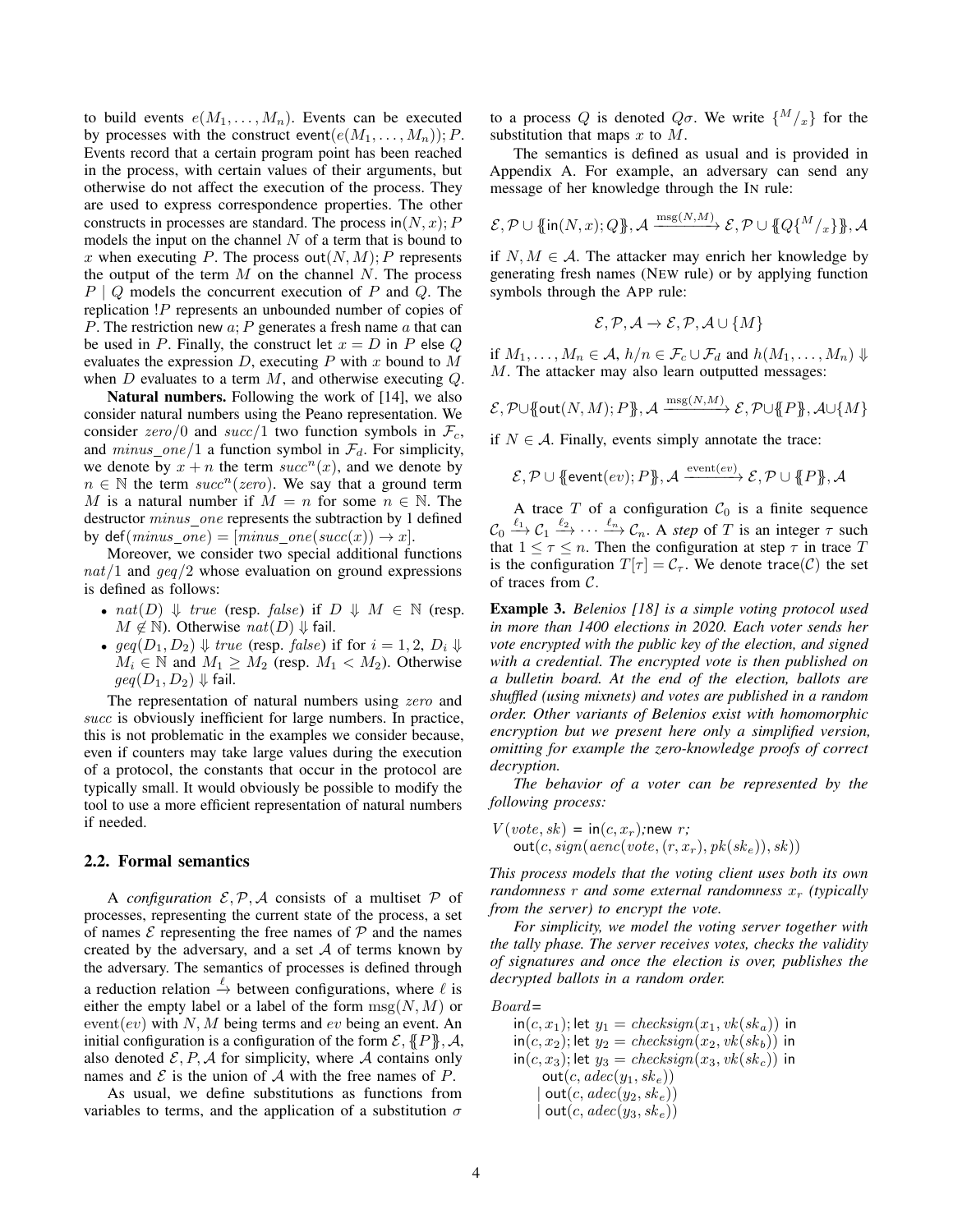*The fact that the decrypted ballots are sent in a random order is modeled here by considering three outputs in parallel: the adversary cannot distinguish the order of the outputs.*

*Then the process for modeling Belenios altogether is:*

$$
P_{Bel} = V(v_a, sk_a) | V(v_b, sk_b) | Board | Setup
$$

*where* Setup *is defined as:*

$$
\mathsf{out}(c,\mathit{vk}(\mathit{sk}_a)) \mid \mathsf{out}(c,\mathit{vk}(\mathit{sk}_b)) \mid \mathsf{out}(c,\mathit{pk}(\mathit{sk}_e))
$$

PBel *models a system with two honest voters, Alice and Bob with secret keys*  $sk_a$  *and*  $sk_b$  *respectively, and a dishonest one, whose secret key is sk<sub>c</sub>. The initial configuration is*  $\mathcal{C}_0 = \mathcal{E}_0, P_{Bel}, \mathcal{A}_0$  *with*  $\mathcal{E}_0 = \{c, sk_a, sk_b, sk_c, sk_e, v_a, v_b\}$ *and*  $A_0 = \{c, sk_c, v_a, v_b\}$  *modeling the fact that the key sk<sub>c</sub> is known to the attacker while the other ones are initially secret. The vote values*  $v_a$ ,  $v_b$  *are also given to the attacker.* 

*Then a possible execution trace is*

$$
C_0 \longrightarrow \frac{\text{msg}(c,vk(sk_a))}{\text{msg}(c,r'_a)} \xrightarrow{\text{msg}(c,vk(sk_b))} \frac{\text{msg}(c,pk(sk_e))}{\text{msg}(c,r'_b)} \xrightarrow{\text{msg}(c,M_b)} C_1
$$

*where we omit steps with no labels and*  $M_{\alpha}$  =  $sign(aenc(v_\alpha, (r_\alpha, r'_\alpha), pk(sk_e)), sk_\alpha), \alpha \in \{a, b\}$  and  $\mathcal{C}_2 = \mathcal{E}_2, P_2, \mathcal{A}_2 \text{ with } \mathcal{E}_2 = \mathcal{E}_0 \cup \{r_a, r'_a, r_b, r'_b\}, \mathcal{A}_2 =$  $\mathcal{A}_0 \cup \{ vk(sk_a), vk(sk_b), pk(sk_e), r'_a, \tilde{M}_a, r'_b, M_b\}$ , and  $P_2 =$ Board*. This trace corresponds to the emission of the initial messages of the* Setup *process, followed by the execution of the processes of the two honest voters.*

*Then more interestingly, instead of casting a standard ballot, the attacker may copy Alice's ballot and sends it on behalf of the dishonest voter. This behavior is re-* $\text{flected by the trace } \mathcal{C}_2 \xrightarrow{\text{msg}(c,M_a)} \xrightarrow{\text{msg}(c,M_b)} \xrightarrow{\text{msg}(c,M_c)} \mathcal{C}_3.$ *The board first receives the two honest ballots, and then the adversarial one:*  $sign(checksign(M_a, vk(sk_a)), sk_c) \Downarrow$  $sign(aenc(v_1, (r_a, r'_a), pk(k))), sk_c) = M_c.$ 

*As noticed in [19] in the context of the Helios protocol, this attack yields a privacy attack. Indeed, the outcome of the election will be*  $\{v_a, v_a, v_b\}$ *, hence the attacker can deduce that Alice voted*  $v_a$ *.* 

*To avoid this attack, the bulletin board should never accept two identical encrypted votes. This can be modeled in the process Board by checking that*  $y_1$ *,*  $y_2$ *<i>, and*  $y_3$  *are* pairwise distinct, yielding a process Board'.

#### 2.3. Security properties

ProVerif includes two main ways to express security properties: correspondence and equivalence properties.

2.3.1. Correspondence properties. To express correspondence properties, we consider *atomic formulas*, defined as *facts* or *test formulas*, whose syntax is given by the following grammar:

| $F^{-}$                 | fact                                |
|-------------------------|-------------------------------------|
| event(ev)               | event $ev$ is executed              |
| $\operatorname{att}(M)$ | attacker knows $M$                  |
| $\mathrm{msg}(M,N)$     | message $N$ was sent on channel $M$ |
|                         |                                     |
| $\phi ::=$              | test formula                        |

| $M = N$            | equality                    |
|--------------------|-----------------------------|
| $M \neq N$         | disequality                 |
| $M \geq N$         | inequality                  |
| isnat(M)           | $M$ is a natural number     |
| $\neg$ isnat $(M)$ | $M$ is not a natural number |

Given a trace T, the satisfaction relation  $T, \tau \vdash \psi$  means that the trace T satisfies the formula  $\psi$  at step  $\tau$ . We define the satisfaction relation on ground facts as follows:

- $T, \tau \vdash \text{att}(M)$  if and only if  $T[\tau] \rightarrow^* \mathcal{E}, \mathcal{P}, \mathcal{A}$  by only the rules APP and NEW such that  $M \in \mathcal{A}$ .
- $T, \tau \vdash \text{event}(ev) \text{ if and only if } T[\tau-1] \xrightarrow{\text{event}(ev)} T[\tau].$
- $T, \tau \vdash \text{msg}(N, M)$  if and only if  $T[\tau 1] \xrightarrow{\text{msg}(N, M)}$  $T[\tau]$  with  $T[\tau] = \mathcal{E}, \mathcal{P}, \mathcal{A}.$

The satisfaction of a test formula  $\phi$  is in fact independent of  $T, \tau$  and is defined as expected.

Note that  $T, \tau \vdash \text{att}(M)$  holds even if M is not in the attacker's knowledge A of the configuration  $T[\tau]$ . Indeed, we wish  $T, \tau \vdash \text{att}(M)$  to hold as soon as the attacker *may deduce* M and even if M is not already explicitly in his knowledge. This is why we consider any evolution  $T[\tau] \rightarrow^* \mathcal{E}, \mathcal{P}, \mathcal{A}$  that only uses the attacker rules function application (APP) and nonce generation (NEW).

A *correspondence query*  $\varrho$  is a formula of the form  $F_1 \wedge \ldots \wedge F_n \Rightarrow \psi$  where:

$$
\psi, \psi' ::= \top | \perp | F | \phi | \psi \wedge \psi' | \psi \vee \psi'
$$

Intuitively, a trace  $T$  satisfies the correspondence query  $\rho$  $(T \vdash \varrho)$  if whenever T satisfies an instance of  $F_i$  at  $\tau_i$  for each  $1 \leq i \leq n$ , then T also satisfies  $\psi$  where each satisfied atomic formula in  $\psi$  is satisfied at some step  $\tau \leq \max_i(\tau_i)$ .

We write  $\mathcal{T} \vdash \rho$  when all traces T of the set T satisfy the query, that is,  $T \vdash \varrho$  for all  $T \in \mathcal{T}$ . Then a configuration C satisfies  $\varrho$  when trace(C)  $\vdash \varrho$ . A process  $P_0$  satisfies  $\varrho$ when all traces of  $P_0$  satisfy  $\rho$ .

Note that the secrecy of a ground term M can be expressed as the correspondence query  $\text{att}(M) \Rightarrow \bot$ .

ProVerif also includes *nested queries*, in which  $\psi$  may itself contain correspondence queries  $event(ev) \rightsquigarrow \psi$ , and injective events inj-event $(ev)$  but we omit them here. Their formal definition is provided in [11].

Example 4. *In the context of voting protocols, correspondence queries can be used for example to specify verifiability properties. Continuing Example 3, we may express that whenever a vote is registered in the name of an honest voter Alice, then the content of the ballot indeed corresponds to Alice's intention. For this, we add events in the specification of the process* Board *as follows.*

Board*=*

$$
\text{in}(c, x_1); \text{let } y_1 = \text{checksign}(x_1, \text{vk}(sk_a)) \text{ in } \\ \text{event}(\text{Record}(y_1, \text{vk}(sk_a)));
$$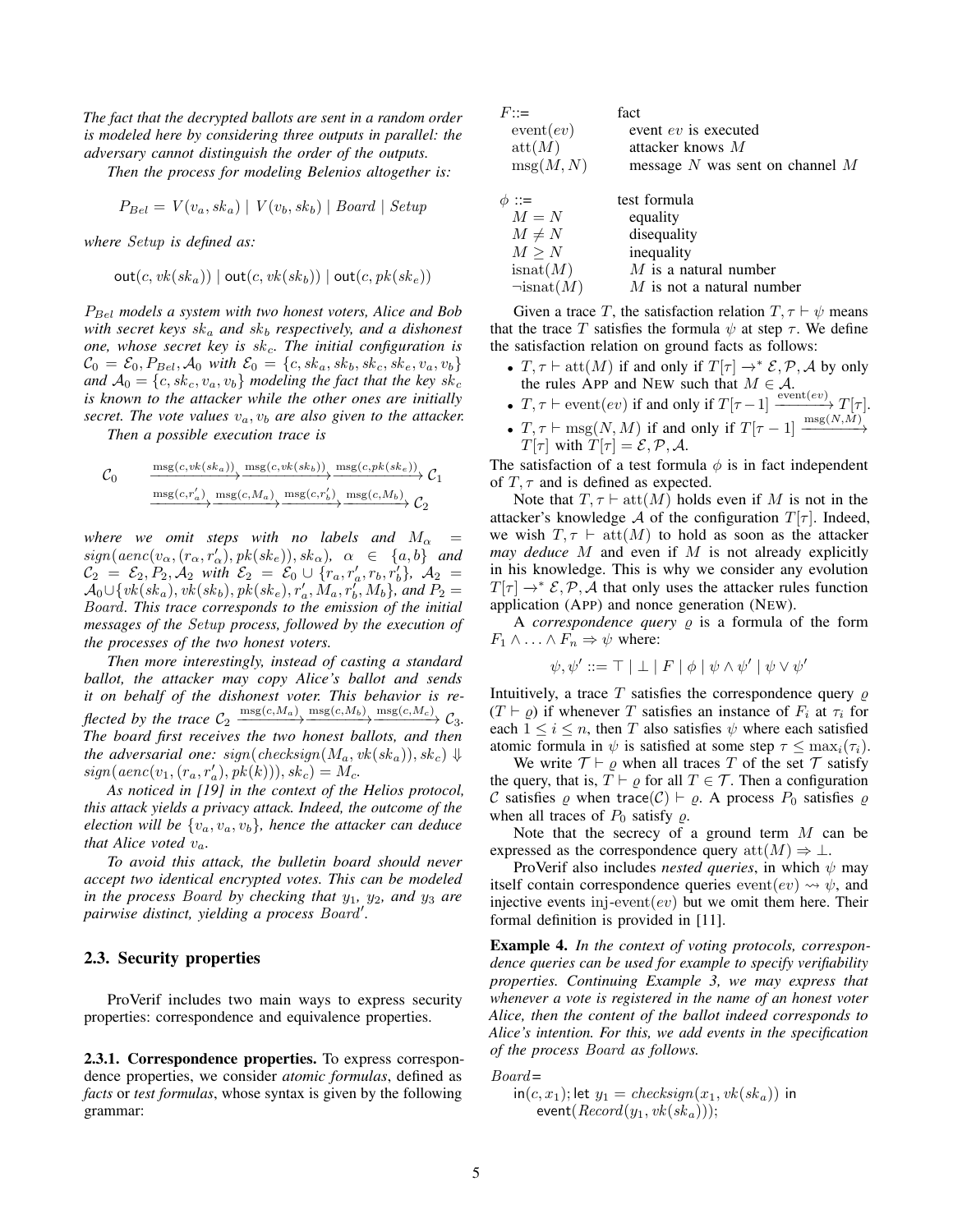in(c, x<sub>2</sub>); let 
$$
y_2
$$
 = *checksign*(x<sub>2</sub>, *vk*(sk<sub>b</sub>)) in  
event(*Record*(y<sub>2</sub>, *vk*(sk<sub>b</sub>)));  
in(c, x<sub>3</sub>);...

*and the rest of the* Board *process is left unchanged. Similarly, the event* Voted(vote, vk(sk)) *is added at the beginning of the process*  $V(vote, sk)$ *.* 

*Then we can request that any recorded ballot corresponds to a cast vote, for the same (honest) voter:*

$$
event(Record(x_b, x_{vk})) \Rightarrow
$$
  
event(Voted(x\_v, x\_{vk}))  $\land$  x<sub>b</sub> = aenc(x<sub>v</sub>, x<sub>r</sub>, pk(k))

2.3.2. Temporal correspondence properties. One of our contributions is the introduction of temporal properties. Traditional correspondence queries only allow to order the facts of the premise of the query w.r.t. the facts of its conclusion. *Nested queries* permit a limited comparison between facts in the conclusion of the query. Temporal queries generalize correspondence queries by allowing to order facts occurring anywhere in the query.

Facts  $F$  in correspondence queries can now be labeled with temporal variables  $t$ , to denote that  $F$  is satisfied by the trace at the step t. Such facts are written  $F@t$  and called *temporal facts, e.g.* event  $(Voted(x_v, x_{vk}))@t$ . Temporal variables can only be instantiated by natural numbers and thus can be compared in the query using equalities, disequalities, and inequalities. Note that even though temporal variables are instantiated by natural numbers, they should not be mixed with terms in the query and we only allow a temporal variable to be compared with another temporal variable (*e.g.*  $t + 3 \ge t'$ ,  $t > 5$  and event $(Counter(t))$ <sup>o</sup> are not valid atomic formulae when  $t$ ,  $t'$  are temporal variables).

The satisfaction relation  $\vdash$  is extended as expected to ground temporal facts and temporal queries. For example,  $T, \tau \vdash \text{event}(ev)@\tau'$  if and only if  $T[\tau-1] \xrightarrow{\text{event}(ev)} T[\tau]$ and  $\tau = \tau'$ .

We do not impose restrictions on comparisons of temporal variables associated to events. However, an attacker or message temporal fact can only be requested to occur before another temporal fact of the query.

2.3.3. Equivalence properties. Privacy properties are often modeled using equivalence properties. In particular, observational equivalence, a weak bisimulation stable by evaluation context, intuitively guarantees that an attacker cannot see any difference between observationally equivalent processes. As shown in [10], ProVerif can prove equivalence between two processes  $P_1$  and  $P_2$  that differ only by the terms and expressions they contain. To do so, ProVerif represents P<sup>1</sup> and P<sup>2</sup> as a single process P, called *biprocess*. The grammar of biprocesses is the same as in Figure 2 with the addition of diff $[M, M']$  for terms and diff $[D, D']$  for expressions. Given a biprocess  $P$ , we define fst $(P)$  (resp.  $\text{snd}(P)$ ) as the process obtained from P by replacing all instances of diff $[M, M']$  with M (resp. M') and all instances of diff $[D, D']$  with D (resp. D'). For instance, the processes  $P_1 = \text{out}(c, a)$  and  $P_2 = \text{out}(c, b)$  are represented by the

biprocess  $P = \text{out}(c, \text{diff}[a, b])$ , such that  $P_1 = \text{fst}(P)$  and  $P_2$  = snd $(P)$ .

ProVerif proves observational equivalence between  $P_1$  = fst(P) and  $\overline{P}_2$  = snd(P) by proving a trace property on the biprocess  $P$  as we shall explain here.

The semantics of biprocesses is defined by a relation  $\rightarrow_b$  and is an easy adaptation of the relation  $\rightarrow$ : a biprocess can take a step only if both the corresponding left and right processes can take the same step. For example,

$$
\mathcal{E}, \mathcal{P} \cup \{\text{out}(N, M); P, \text{in}(N', x); Q\}, \mathcal{A}
$$

$$
\xrightarrow{\text{msg}(N, M)} \mathcal{E}, \mathcal{P} \cup \{\!\!\{P, Q\}^M/\!\!\!/_{x}\}\!\!\}, \mathcal{A}
$$

if  $\mathsf{fst}(N) = \mathsf{fst}(N')$  and  $\mathsf{snd}(N) = \mathsf{snd}(N').$ 

Similarly, an else branch is executed if both left and right processes execute the else branch:

$$
\mathcal{E}, \mathcal{P} \cup \{\text{let } x = D \text{ in } P \text{ else } Q\}, \mathcal{A} \rightarrow_b \mathcal{E}, \mathcal{P} \cup \{Q\}, \mathcal{A}
$$

if fst $(D) \Downarrow$  fail and snd $(D) \Downarrow$  fail.

A trace of a biprocess in this semantics is called a *bitrace*. We recall the notion of *convergent bitrace*, which allows to prove observational equivalence.

Definition 1. *A bitrace* T converges*, denoted* T↓↑*, when for all steps*  $\tau$ ,  $T[\tau] = \mathcal{E}, \mathcal{P}, \mathcal{A}$  *implies:* 

- *if*  $\mathcal{P} = \mathcal{P}' \cup \{\{out(N, M); P, in(N', x); Q\}\},\}$ *or*  $\mathcal{P} = \mathcal{P}' \cup \overline{\{}$  out $(N, M); P\}$  *and*  $N' \in \mathcal{A}$ *,*  $or P = P' \cup \{ \text{in}(N, x); P \}$  *and*  $N' \in \mathcal{A}$  *then*  $fst(N) = st(N')$  *iff*  $snd(N) = snd(N')$ . *Any communication that can be done by the left process can also be done by the right one, and conversely.*
- *if*  $M_1, \ldots, M_n \in \mathcal{A}$  and  $g \in \mathcal{F}_d$  then fst $(g(M_1,\ldots,M_n))\Downarrow$  fail *iff* snd $(g(M_1, \ldots, M_n)) \Downarrow$  fail. *The attacker does not observe any difference between the left and right sides. This is similar to static equivalence as defined in [1].*
- *if*  $P = P' \cup \{\text{let } x = D \text{ in } P \text{ else } Q\}$  *then* fst $(D) \Downarrow$  fail *iff* snd( $D$ )  $\Downarrow$  fail. The left process cannot take the "else" *branch if the right process takes the "in" branch, and conversely.*

We extend this notion to sets of bitraces as expected, i.e.  $\mathcal{T} \downarrow \uparrow$ *if and only if for all*  $T \in \mathcal{T}$ *, T* $\downarrow$ *†.* 

Bitrace convergence implies observational equivalence.

Proposition 1 ( [7, Theorem 3.5]). *For all initial biconfigurations* C*, if* trace(C) ↓↑ *then* fst(C) *and* snd(C) *are observationally equivalent (as defined in [7, Definition 3.6]).*

Example 5. *Vote privacy is usually expressed as an equivalence property [20]: an attacker that observes Alice voting*  $v_a$  and Bob voting  $v_b$ , should not see any difference with a *scenario where Alice is voting*  $v_b$  *and Bob is voting*  $v_a$ *.* 

*Continuing Example 3, this is formalized as the observational equivalence of*

$$
V(v_a, sk_a) | V(v_b, sk_b) | Board' | Setup
$$
  
and 
$$
V(v_b, sk_a) | V(v_a, sk_b) | Board' | Setup.
$$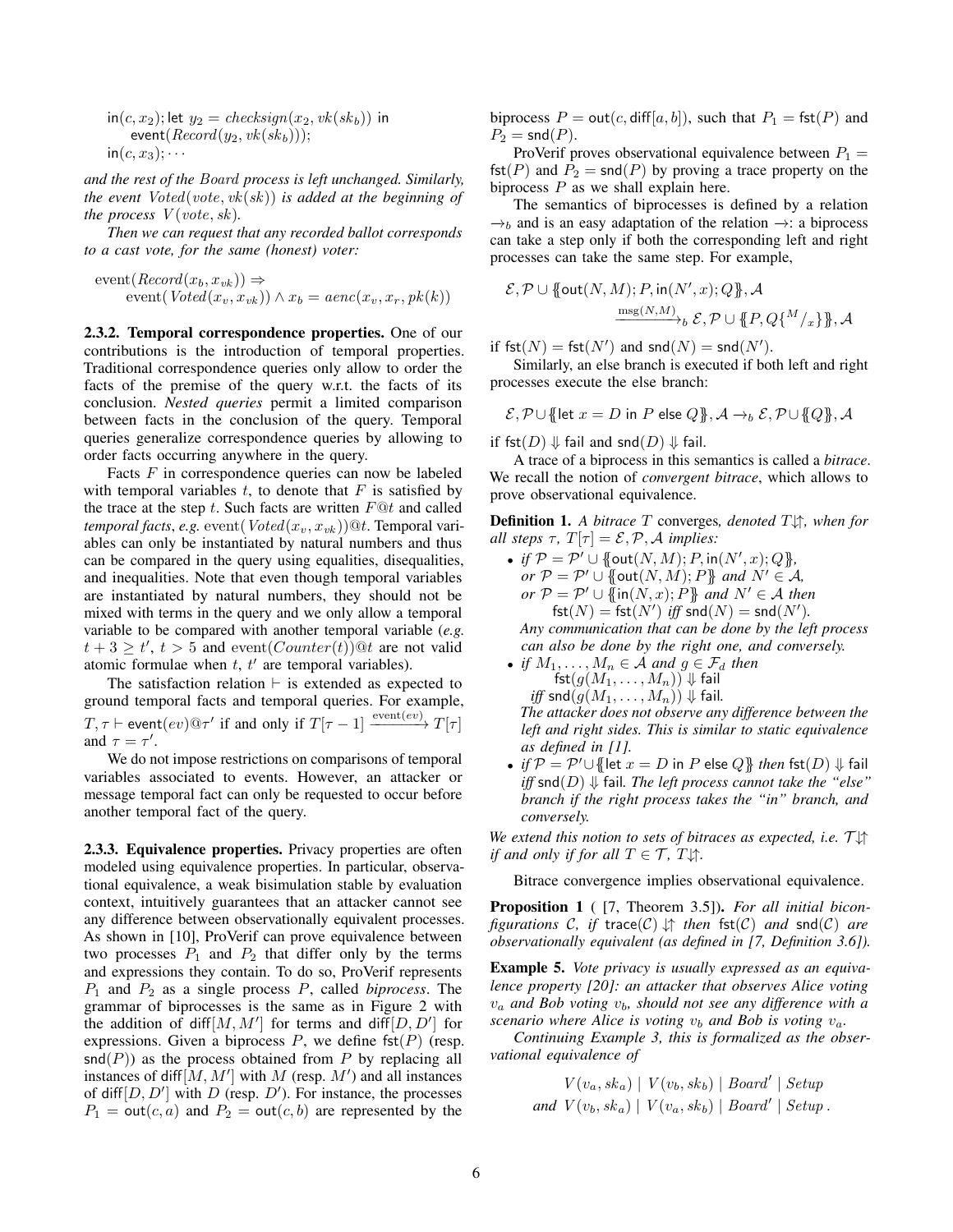*By Proposition 1, this can be proved by showing bitrace convergence of the process P<sub>diff</sub> defined as:* 

$$
V(\text{diff}[v_a, v_b], sk_a) \mid V(\text{diff}[v_b, v_a], sk_b) \mid Board'' \mid Setup
$$

*with Board*" *being the process Board' where we swap the output of the votes:*

$$
Board'' = \nint(c, x_1); let y_1 = checksum(x_1, vk(sk_a)) \nin\n \n... \n\begin{aligned}\n & \text{out}(c, \text{diff}[adec(y_1, sk_e), adec(y_2, sk_e)]) \\
 & | \text{out}(c, \text{diff}[adec(y_2, sk_e), adec(y_1, sk_e)]) \\
 & | \text{out}(c, adec(y_3, sk_e))\n \end{aligned}
$$

*The output of the votes being in parallel composition, the swap preserves observational equivalence and is in fact the basis of an automatic transformation of processes in [13] to help ProVerif prove equivalence.*

2.3.4. Correspondence queries on bitraces. We introduce the notion of correspondence queries on convergent bitraces. They may be used to help prove equivalence by the means of lemmas or axioms, or help prove a lemma by the means of other lemmas or axioms.

A correspondence query on convergent bitraces is the same as a correspondence query on standard traces except that facts are replaced by bifacts. Formally, we consider the algebra for queries defined in Section 2.3.1 where we replace:

- events  $event(e(M_1, \ldots, M_n))$  by
- ${\rm event'}(e(M_1,\ldots,M_n), e(M_1',\ldots,M_n'));$
- facts  $\text{att}(M)$  by  $\text{att}'(M, M')$ ;
- facts  $\text{msg}(M, N)$  by  $\text{msg}'(M, N, M', N')$ .

The non-primed arguments deal with the left process, while the primed ones deal with the right process. We adapt the satisfaction relation  $\vdash$  accordingly.

Then a configuration  $C$  satisfies  $\rho$  if all its bitraces satisfy the query, that is, trace( $C$ )  $\vdash \varrho$ .

#### 2.4. Axioms, lemmas, and restrictions

One of the main contributions of this paper is the introduction of axioms, lemmas, and restrictions in ProVerif.

- axioms are properties that are true but do not need to be proved. However, if ProVerif happens to find a contradiction w.r.t. an axiom, it will trigger an error;
- lemmas are properties that ProVerif proves and then reuses while proving other queries or lemmas;
- restrictions model assumptions: only traces that satisfy the restrictions will be considered. They can be used *e.g.* to specify that a resource can be accessed by at most one process, without a heavy encoding with private channels.

This idea of restrictions and lemmas is not novel in the field of automatic verification: it already appears in Tamarin [33].

Definition 2. *A* ProVerif lemma, axiom, or restriction *is a correspondence query*  $F_1 \wedge \ldots \wedge F_n \Rightarrow \psi$  *such that*  $\psi$  *only*  *contains events and test formulas (i.e. no injective event, nested query, attacker fact, and message fact).*

Given a set  $Q$  of queries,  $Ax$  of axioms,  $\mathcal L$  of lemmas, and R of restrictions, a configuration C satisfies Q w.r.t.  $Ax$ , *L*, and R if for all  $\varrho$  ∈  $Ax \cup L \cup Q$ :

$$
\text{trace}(\mathcal{C}) \cap \{T \mid T \vdash \rho, \forall \rho \in \mathcal{R}\} \vdash \varrho
$$

The only difference between  $Ax$ ,  $\mathcal{L}$ , and  $\mathcal{Q}$  is that ProVerif will not prove queries in  $Ax$  and may use lemmas in  $\mathcal L$  and axioms in  $\mathcal Ax$  to prove queries in  $\mathcal Q$ .

Example 6. *ProVerif cannot prove trace convergence of the process* Pdiff *as defined in Example 5. The reason is that in case the voter's process could be executed several times, then a variant of the attack remains: the attacker could simply copy another ballot produced by Alice that did not reach the ballot box.* Pdiff *specifies a system where each voter votes at most once but unfortunately, the internal behavior of ProVerif considers the case where several instances of the voter process are executed. To help ProVerif, we can add an axiom that says that the voter process cannot use two different inputs. To do so, we modify the voter process by adding an event* Uniq(st, r) *that records that the randomness* r *was received by the first input at time* st*.*

$$
V'(vote, sk) =
$$

new  $stamp$ ; in( $c$ ,  $x_r$ ); event  $Uniq(stamp, x_r)$ ; new r;  $out(c, sign(aenc(vote, (r, x_r), pk(ske), sk))$ 

*Then the following axiom states that no two distinct randomness can be received for the same input.*

$$
event(Uniq(st, r_1)) \wedge event(Uniq(st, r_2)) \Rightarrow r_1 = r_2
$$

*While such a property cannot be proved by ProVerif, it is easy to show (by hand) that it holds in any process containing*  $V'$ *provided that the event Uniq only occurs in V': intuitively, the input is executed at most once for each creation of a fresh* stamp*, so if the stamp* st *is the same, then the message*  $r_1$  *or*  $r_2$  *received by the input must be the same as well.* 

*The axiom above is suitable for correspondence queries. For equivalence queries, we need to use correspondence queries on bitraces. Then we use the following axiom, which considers the left and right sides separately:*

event' (Uniq(st, r<sub>1</sub>), Uniq(st, r'<sub>1</sub>)) 
$$
\land
$$
  
event' (Uniq(st, r<sub>2</sub>), Uniq(st, r'<sub>2</sub>))  $\Rightarrow$  r<sub>1</sub> = r<sub>2</sub>  $\land$  r'<sub>1</sub> = r'<sub>2</sub> (1)

## 3. New procedure in ProVerif

In this section, we revisit the main steps of the algorithm of ProVerif outlined in the introduction: generation of clauses (Section 3.1), saturation (Section 3.2), and verification of security properties (Section 3.3). The generation of clauses has been described in [5], [10], [13] and is left mostly unchanged here, apart from the addition of inequality constraints on natural numbers and some novel optimizations discussed in Section 4. The saturation is extended with new transformations on clauses in order to support lemmas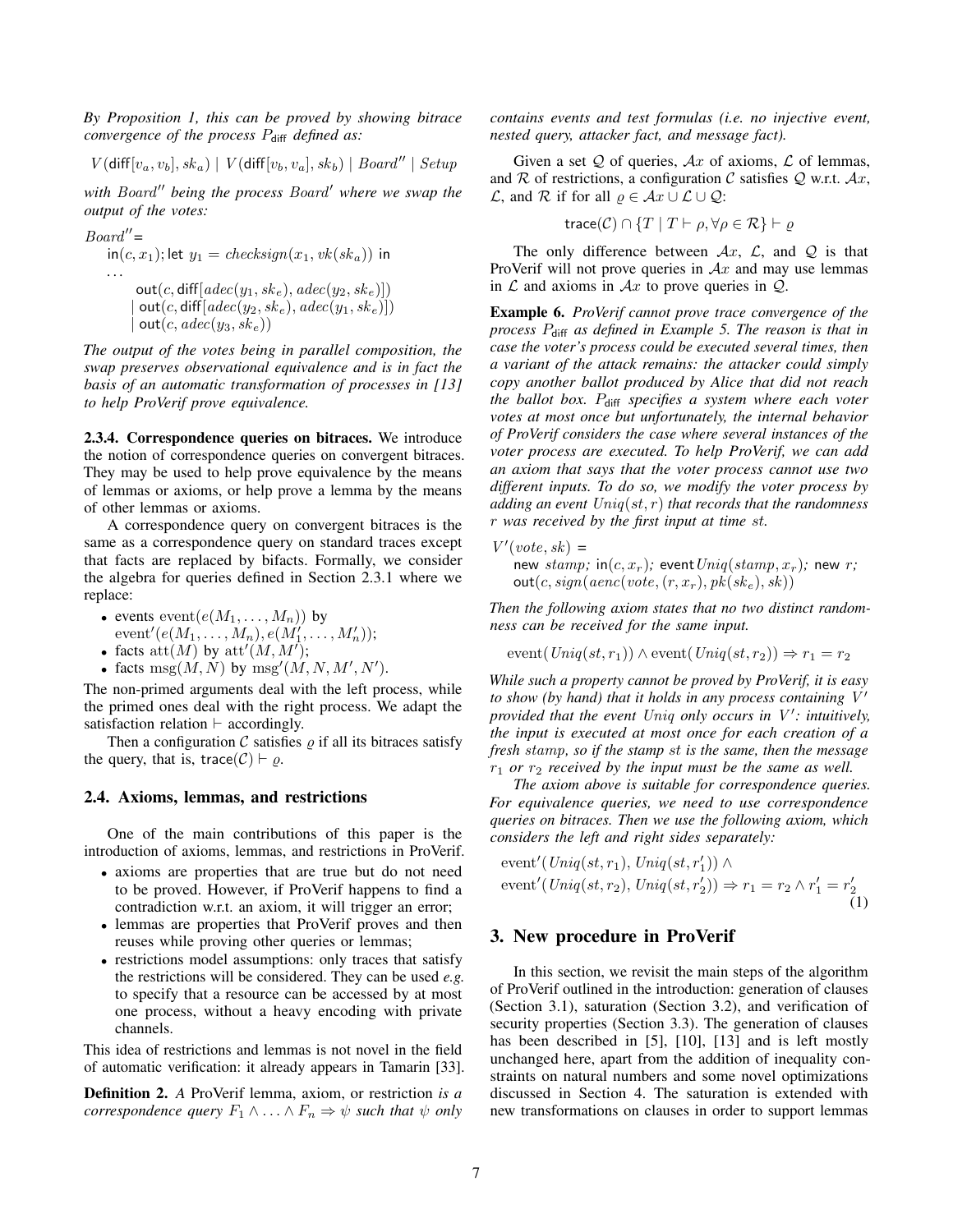and natural numbers. The verification is also extended with ordering constraints expressing that certain facts happen before others; this is essential to support proofs by induction and temporal queries.

#### 3.1. Clauses generation

ProVerif generates clauses of the form  $\phi \land \bigwedge_{j=1}^{m} F_i \to C$ where  $F_1, \ldots, F_n, C$  are facts and  $\phi = \bigwedge_{i=1}^n \overline{M_i}$  op<sub>i</sub>  $N_i \wedge$  $\bigwedge_{i'}^{n'}$  $\sum\limits_{i'=1}^{n'} p_{i'}(M'_i) \wedge \bigwedge\nolimits_{i''}^{n''}$  $\sum_{i'=1}^{n''} \forall \tilde{x}_i.M''_i \neq N''_i$  with  $op_i \in \{\geq,=\},$  $p_{i'} \in \{\text{isnat}, \neg \text{isnat}\}.$  We call  $\phi$  a *constraint formula*.

**Attacker clauses.** Given an initial configuration  $C_0$  =  $\mathcal{E}_0$ ,  $P_0$ ,  $\mathcal{A}_0$ , ProVerif generates a set of attacker clauses  $\mathbb{C}_{\mathcal{A}}(\mathcal{C}_0)$  containing in particular the following clauses.

$$
\rightarrow \text{att}(a[]) \qquad a \in \mathcal{A}_0 \quad \text{(Ri)}
$$
  
 
$$
\text{att}(x_1) \land \dots \land \text{att}(x_n) \rightarrow \text{att}(f(x_1, \dots, x_n)) \qquad \text{(Rf)}
$$
  
 
$$
f \in \mathcal{F}_c
$$

$$
att(U_{i,1}) \wedge \ldots \wedge att(U_{i,n}) \wedge \phi_i \rightarrow att(U_i) \qquad (\text{Rg})
$$
  
\n
$$
\text{def}(g) = [g(U_{i,1}, \ldots, U_{i,n}) \rightarrow U_i]_{i=1}^k
$$
  
\n
$$
\phi_i = \bigwedge_{j < i} (U_{i,1}, \ldots, U_{i,n}) \neq (U_{j,1}, \ldots, U_{j,n})
$$
  
\n
$$
msg(x, y) \wedge att(x) \rightarrow att(y)
$$
  
\n
$$
att(x) \wedge att(y) \rightarrow msg(x, y)
$$
  
\n
$$
(Rs)
$$

$$
att(x) \to att(succ(x))
$$
\n
$$
(R+)
$$
\n
$$
(R+)
$$
\n
$$
(R-)
$$
\n
$$
(R-)
$$

$$
\rightarrow \text{att}(zero) \tag{R0}
$$

The attacker clauses reflect that the attacker initially knows some names (Ri), may apply any function ((Rf) and (Rg)), learn a message sent over the network when she knows the corresponding channel (Rl), and conversely may send a message of her knowledge on a channel she knows (Rs). The last two clauses let the attacker build any natural number.

Protocol clauses. Similarly, a set of protocol clauses, denoted  $\mathbb{C}_{\mathcal{P}}(\mathcal{C}_0)$ , is generated from the processes in  $\mathcal{C}_0$ . Intuitively, each output of a process triggers a new clause whose hypotheses reflect previous inputs and the conclusion reflects the output. Fresh values corresponding to new  $n$  do not exist in clauses hence they are emulated by a function symbol that depends on previously met variables, denoted  $n[x_1, \ldots, x_k]$ . These variables include a replication index for each replication above the new, representing intuitively the copy number of the replicated process, so that a different fresh name is generated in each copy. They generally include messages received at inputs as well, to express that the same fresh name cannot be generated after receiving different inputs. That often improves the precision of the analysis, but is optional. Additionally, ProVerif first renames bound names to distinct names before translating the process into clauses, guaranteeing that no new  $n$  occurs syntactically twice, thus avoiding that two generations of names be emulated by the same function symbol.

We provide more intuition on an example.

**Example 7.** The process  $V'(vote, sk)$  defined in Example 6 *yields the generation of two clauses:*

$$
att(x) \to m\text{-event}(Uniq(stamp[], x))
$$
 (2)

$$
att(x) \land s\text{-event}(Uniq(stamp[], x)) \rightarrow att(u) \qquad (3)
$$

*where*  $u = sign(aenc(vote, (r[x], x), pk(sk_e)), sk)$ *. The first clause corresponds to the fact that an event* Uniq(stamp[], x) *may be triggered as soon as the process has inputted* x *from the attacker. The randomness* new stamp *is replaced by a constant* stamp[] *as the declaration is not preceded by any input or replication. The second clause corresponds to the output of the voter. The random* r *is replaced by a function that depends on the inputs*  $r[x]$ *. The output can occur only if the event* Uniq(stamp[], x) *has been triggered already. (We explain below why we use two predicates for events,* m*-*event *and* s*-*event*.)*

It has been shown [5, Theorem 1] that the generated clauses  $\mathbb{C}_{A}(\mathcal{C}_{0}) \cup \mathbb{C}_{\mathcal{P}}(\mathcal{C}_{0})$  are sufficient to generate any fact that can be executed in a trace of the initial configuration. More formally, for any fact  $F$  that holds in some trace  $T$  (at some step),  $F$  is derivable from the generated clauses. We prove a refined version of this result, showing that clause derivations precisely mimic execution traces, obeying the same order. More precisely, we show that not only  $F$  is derivable but moreover, for any clause  $F_1 \wedge \cdots \wedge F_n \rightarrow C$ used in the derivation,  $F_i$  is satisfied in T at some step  $\tau_i$ , C is satisfied in T at some step  $\tau$ , and we have that  $\tau_i < \tau$ if  $F_i$  is an event,  $\tau_i \leq \tau$  otherwise (and we also show the strict inequality under some conditions). Obtaining a strict inequality  $\tau_i < \tau$  is a key property to prove lemmas by induction. We refer to this property as our *main invariant*.

In order to reason on correspondence queries, we distinguish between events that may be produced (m-event; "m" is for "may") and events we know for sure to be in the trace (s-event; "s" is for "sure"). Indeed, our main invariant implies that, if some event  $ev$  is executed in a trace  $T$ , then ev is derivable from the clauses, so ev is in the conclusion of some clause. However, the converse is not true. Hence, events in the conclusion of clauses *may* be executed. We use m-event for these events. In contrast, events that occur in the hypothesis of a clause are required for the conclusion to be derived. More precisely, when some fact  $F$  holds in a trace  $T$ ,  $F$  is derivable from the clauses, so there is a clause that concludes  $F$  and whose hypotheses are satisfied; in particular, the events in the hypothesis of that clause are *for sure* in the trace  $T$ , so we use s-event for these events. This is the main argument for proving correspondence queries.

**Extension to biprocesses.** Clauses  $\mathbb{C}'_{\mathcal{A}}(\mathcal{C}_0)$  and  $\mathbb{C}'_{\mathcal{P}}(\mathcal{C}_0)$ are similarly generated for configurations with biprocesses. The previous clauses are adapted to bifacts. For instance, the following clauses adapt (Ri), (Rf), and (Rl) to bifacts:

$$
\rightarrow \text{att}'(a[], a[], a[]) \quad a \in \mathcal{A}_0 \quad (\mathbf{Ri}^*)
$$

$$
\operatorname{att}'(x_1, x_1') \wedge \ldots \wedge \operatorname{att}'(x_n, x_n') \to \operatorname{att}'(f(x_1, \ldots, x_n), f(x_1', \ldots, x_n'))
$$
 (Rf')

$$
msg'(x, y, x', y') \land att'(x, x') \to att'(y, y') \qquad (RI')
$$

Moreover, additional clauses conclude the special predicate bad when the attacker can observe a difference between the two sides. For instance, attacker clauses conclude bad when a destructor can successfully be applied on one side and not on the other. For the equality test, we obtain the following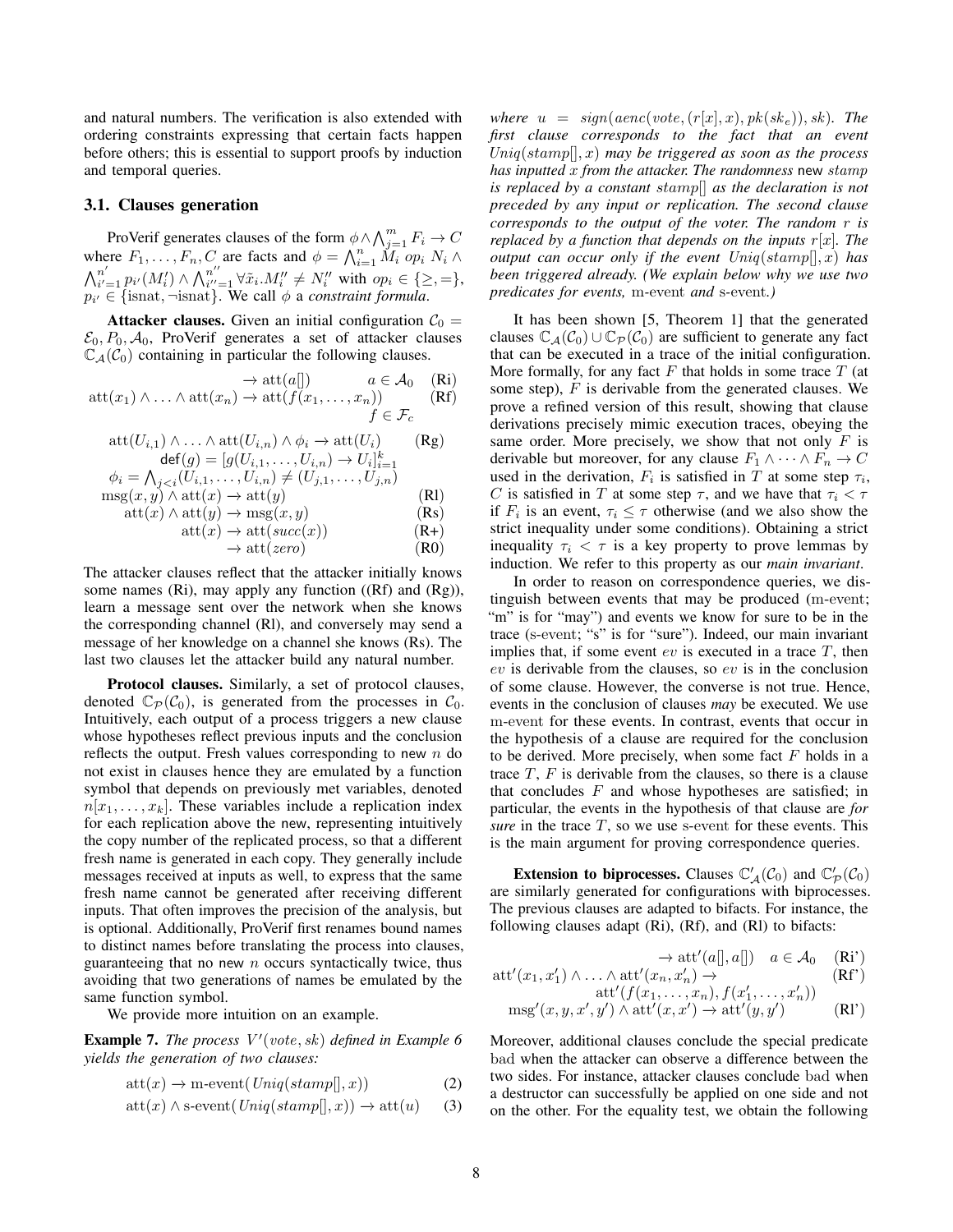clauses, which conclude bad when we have equality on one side and not on the other:

$$
att'(x, y) \wedge att'(x, y') \wedge y \neq y' \rightarrow bad att'(x, y) \wedge att'(x', y) \wedge x \neq x' \rightarrow bad
$$
 (4)

Similarly, protocol clauses conclude bad if some protocol step can happen on one side and not on the other.

Precise actions. The generated clauses do not perfectly model that actions cannot be repeated arbitrarily. Instead, a clause can be "used" arbitrarily during the resolution procedure. In particular, one cannot say that the two clauses of Example 7 should be used at most once while they do correspond to a process that can be executed only once.

Following the initial work of [14] on global states, it is now possible to tell ProVerif that an input should be taken into account as precisely as possible, by annotating the input with [precise]. This yields the generation of the axioms defined in Example 6. The fresh name stamp used in the axioms is represented internally as a function of the replication indices of the replications above the input (if any). Therefore, the axioms express that, when we are in the same copy of the process (same replication indices, that is, same stamp), the received message must be the same.

#### 3.2. Clauses saturation

The core step in ProVerif is the saturation of clauses. The idea is to deduce clauses that are consequences of the initial ones, such that queries can then be evaluated directly on the resulting clauses.

3.2.1. Resolution rule and selection function. The core idea of the saturation procedure consists in combining two clauses to produce a new one. This is the resolution rule:

$$
\frac{H \to C \qquad F \wedge H' \to C' \qquad \sigma = mgu(F, C)}{H \sigma \wedge H' \sigma \to C' \sigma}
$$
 (Res)

where  $mgu(F, F')$  is the most general unifier of the two facts  $F$  and  $F'$ .

To avoid too many resolutions that would immediately yield termination issues, we assume a *selection function*, that is a function sel from clauses to sets of facts. The resolution rule is applied only on selected facts, that is, when  $\mathrm{sel}(H \to C) = \emptyset$  and  $F \in \mathrm{sel}(F \land H' \to C')$ .

After generating a new clause by resolution, ProVerif applies multiple simplification rules. For example, tautologies are suppressed:

$$
\frac{\mathbb{C}\cup\{F\wedge H\to F\}}{\mathbb{C}}\text{ (Taut)}
$$

The complete set of simplification rules is denoted (Simpl) and has not been changed. Hence we refer the reader to [8], [10] for its complete description.

3.2.2. Natural numbers. Formulae now contain predicates on natural numbers, such as  $M > N$ ,  $\neg$ isnat $(M)$  and  $\mathrm{isnat}(M)$ . Natural numbers are handled by a special procedure. Following the work in [14], we rely on the algorithm of Pratt [30] that computes the set of solutions of a system of inequalities. Note that compared to [14], we can consider a fully untyped attacker, as done by default in ProVerif. For example, in a process in $(c, x)$ ; P where x is e.g. used for comparison, the work of  $[14]$  assumes that x can only be instantiated by a natural number while we let here the attacker freely choose any value. Another key difference with [14] is that we process clauses with natural numbers from the saturation phase while [14] only changed the verification phase. This earlier treatment yields a better integration and more simplification rules, hence fewer generated clauses.

Proposition 2 ( [14]). *There is a polynomial time algorithm* checkeq *that given a conjunction*  $\phi$  *of inequalities between terms returns:*

- $\perp$  *if*  $\phi$  *has no solution*
- **•** a substitution  $\sigma'$  such that for all solutions  $\sigma$  of  $\phi$ , there *exists a substitution*  $\delta$  *such that*  $\sigma = \sigma' \delta$ .

Relying on the algorithm checkeq, we can consider the following simplification rules specific to natural number predicates. A formula is simplified when it admits solutions.

$$
\frac{\mathbb{C}\cup\{H\wedge\phi\to C\}}{\mathbb{C}\cup\{H\sigma\wedge\phi\sigma\to C\sigma\}} \quad \frac{\phi=\bigwedge_i M_i\geq N_i \quad \text{checkeq}(\phi)=\sigma}{\mathbb{C}\cup\{H\sigma\wedge\phi\sigma\to C\sigma\}}
$$

The clause  $H \wedge \phi \rightarrow C$  is removed when checkeq( $\phi$ ) =  $\perp$ .

We also consider a few simple rules that detect when the predicate isnat is satisfied or not. All this set of rules for natural numbers is denoted (Nat). Finally, any clause that only allows an attacker to derive a natural number is useless:

$$
\frac{\mathbb{C} \cup \{R = (H \land \phi \to \text{att}(M))\}}{\mathbb{C}} \quad \phi \models \text{isnat}(M)
$$
(NatCl)

provided R is not one of the attacker clauses  $(R+)$  or  $(R0)$ themselves. A similar rule (NatCl') is defined for bifacts.

3.2.3. Reasoning with lemmas. The key idea of lemmas is that they can be used during the saturation procedure in order to simplify clauses by applying lemmas as soon as possible, inside clauses. Since protocol clauses do not use directly events but may- and sure- events instead, we reflect this transformation in lemmas as well. Formally, given a conjunction of atomic formulas  $\psi$ , we denote by  $\lceil \psi \rceil^s$  the formula obtained from  $\psi$  by replacing all events  $event(ev)$  and  $event'(ev_1, ev_2)$  with respectively sure-events s-event $(ev)$  and s-event' $(ev_1, ev_2)$ . Similarly, given a query conclusion  $\psi$ , we denote by  $\lceil \psi \rceil^m$  the query conclusion obtained from  $\psi$  by replacing all events event(ev) with may-events m-event $(ev)$  and similarly for event<sup> $r$ </sup> $(ev_1, ev_2)$ .

A lemma is a correspondence query  $F_1 \wedge ... \wedge F_n \Rightarrow$ <br> $\bigvee_{i=1}^m \psi_i$ . We apply it to a clause  $H \to C$  by replacing H  $j=1 \psi_j$ . We apply it to a clause  $H \to C$  by replacing H with  $H \wedge [\psi_j \sigma]^{s}$  as soon as the hypotheses of the lemma are satisfied, that is,  $[F_i \sigma]^s \in H$ . The resulting clause has more assumptions, hence is more precise. It will allow to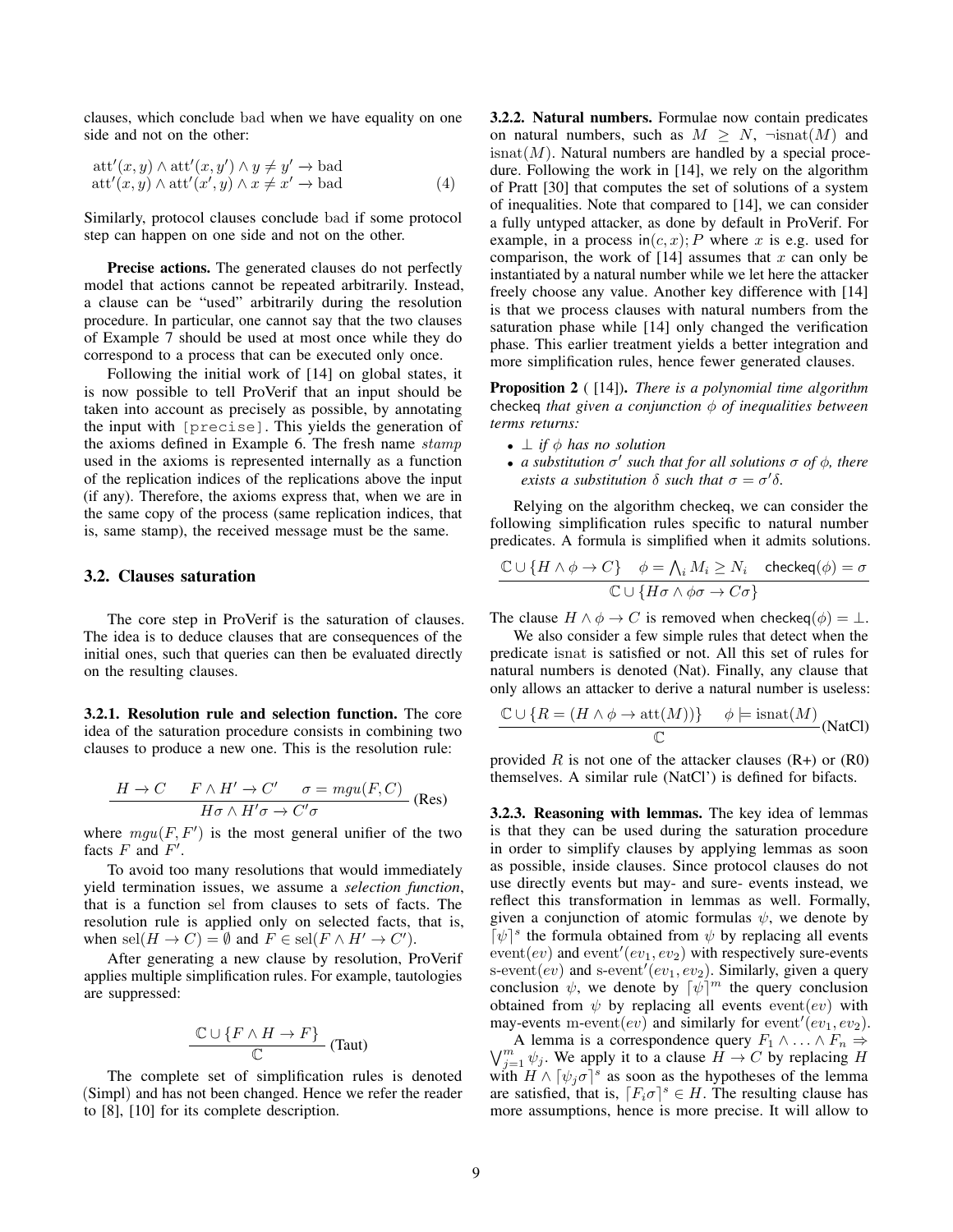derive fewer clauses, enhancing termination. The full rule reflecting the application of lemmas is the following one.

$$
\mathbb{C} \cup \{H \to C\} \qquad (\bigwedge_{i=1}^{n} F_i \Rightarrow \bigvee_{j=1}^{m} \psi_j) \in \mathcal{L}
$$
  
for all *i*, either  $\lceil F_i \sigma \rceil^s \in H$   
or  $(\lceil F_i \sigma \rceil^m = C$  and  $\forall j, \forall F \in \psi_j$ ,  $mgu(\lceil F \sigma \rceil^m, C) = \bot$ )  

$$
\mathbb{C} \cup \{H \land \lceil \psi_j \sigma \rceil^s \to C\}_{j=1}^{m} \qquad (\text{Lem}(\mathcal{L}))
$$

The last line in the hypotheses corresponds to a more subtle application of the lemma: it can be applied also when the assumptions of the lemma are satisfied by the conclusion of the clause. This still preserves our *main invariant* for the following reason. We consider a trace  $T$  and a fact  $F$  that holds in  $T$  and a derivation of  $F$  with the clauses obtained so far. When  $H \to C$  is applied in the derivation, then C holds in T at some step  $\tau$  and the facts of H hold at some steps earlier than  $\tau$  (or at  $\tau$ ). Since the lemma  $(\bigwedge_{i=1}^{n} F_i \Rightarrow \bigvee_{j=1}^{m} \psi_j)$  is true and since the  $F_i \sigma$  hold in T (at a step smaller or equal to  $\tau$ ), we know that every  $\psi_j$ holds too. Hence given a fact  $F \in \psi_j$ ,  $F \sigma$  holds at  $\tau'$  with  $\tau' \leq \tau$ . Now, since we know that  $F\sigma$  cannot correspond to the same event as C (since  $mgu(\lceil F\sigma \rceil^m, C) = \bot$ ), it must be the case that  $\tau' < \tau$ , hence our main invariant is satisfied.

Example 8. *During the saturation procedure for proving equivalence on the process* Pdiff *as defined in Example 6, ProVerif generates the following clause:*

 $s$ -event'(Uniq(stamp<sub>1</sub>[], x<sub>1</sub>), Uniq(stamp<sub>1</sub>[], x'<sub>1</sub>))  $\wedge$  s-event'( $\text{Uniq}(stamp_1[], x_2), \text{Uniq}(stamp_1[], x_2))$  $\wedge$  s-event'(Uniq(stamp[], x<sub>3</sub>), Uniq(stamp[], x<sub>3</sub>))  $\wedge \: \text{att}'(x_1, x_1') \wedge \text{att}'(x_2, x_2') \wedge \text{att}'(x_3, x_3')$  $\wedge$   $(x_1, x'_1) \neq (x_2, x'_2)$  $\rightarrow$  att' $(v_2[[, v_1]])$ 

*This clause corresponds to a scenario where Alice would receive a random coin (* $\text{att}'(x_3, x_3')$ *) to encrypt her vote while Bob would encrypt twice his vote with different received random coins*  $(\text{att}'(x_1, x_1')$  *and*  $\text{att}'(x_2, x_2'))$ *. The attacker then signs Bob's second ballot with her own key and sends the three ballots to the board. This clause does not correspond to a real trace since Bob cannot vote twice.*

*Moreover, this clause is problematic for proving equivalence as it concludes the fact*  $\text{att}'(v_2[], v_1[])$  where  $v_1$  and  $v_2$  are names in the initial knowledge of the attacker, i.e.  $v_1, v_2 \in \mathcal{A}_0$ . Thus, the clause  $\rightarrow$   $\mathrm{att}'(v_1[], v_1[])$  is included in *the attacker clauses. With Clause (4), we obtain a derivation of* bad*, hence ProVerif cannot prove equivalence.*

*However, the hypotheses of the clause contain the*  $events$  s-event'( $\text{Uniq}(stamp_1[], x_1), \text{Uniq}(stamp_1[], x'_1))$ *and* s-event'  $(Uniq(stamp_1[[, x_2), Uniq(stamp_1[[, x_2])$ *that match the premise of lemma* (1) with  $\sigma = \{^{\text{stamp1}} \mid \text{s} \}$  $\cup \{x_i \mid r_i, x'_i \mid r'_i\}_{i=1,2}$ . Hence, the application of the rule  $(Lem(\mathcal{L}))$  adds the formula  $x_1 = x_2 \wedge x_1' = x_2'$  to the *hypothesis of the clause. Since this formula contradicts the formula*  $(x_1, x_1') \neq (x_2, x_2')$  *already in the hypothesis of the clause, the clause is discarded by ProVerif.*

**Inductive lemmas.** The rule  $\text{Lem}(\mathcal{L})$  can only be applied when lemmas in  $\mathcal L$  are already proved. An inductive lemma is not yet proved but we still wish to use it during the saturation procedure. In particular, an inductive lemma  $(\bigwedge_{i=1}^{n} F_i \Rightarrow$  $\bigvee_{j=1}^{m} \psi_j$  can be used to prove itself provided it is applied on smaller instances. More formally, during the saturation procedure, we know that it holds until steps  $\tau' < \tau$ . Hence we can only apply it provided the facts  $F_i \sigma$  hold at a step  $\tau'' < \tau$ . So we simply allow the application of an inductive lemma to hypotheses of a clause, but not its conclusion.

$$
\mathbb{C} \cup \{H \to C\} \quad (\bigwedge_{i=1}^{n} F_i \Rightarrow \bigvee_{j=1}^{m} \psi_j) \in \mathcal{L}
$$
  
for all  $i, \ [F_i \sigma]^s \in H$   

$$
\mathbb{C} \cup \{H \land [\psi_j \sigma]^s \to C\}_{j=1}^{m}
$$
 (Ind( $\mathcal{L}$ ))

**3.2.4. Subsumption.** A clause  $C$  should be removed when there exists another clause  $C'$  that is more general than C. This is called subsumption. Formally, we say that  $C =$  $H_1 \wedge \phi_1 \rightarrow C_1$  subsumes  $C' = H_2 \wedge \phi_2 \rightarrow C_2$ , denoted  $C \sqsupseteq C'$ , if there exists  $\sigma$  such that

- (i) either  $C_1 \sigma = C_2$  or  $C_1 =$  bad
- (ii)  $H_1 \sigma \subseteq H_2$  (where  $H_1$  and  $H_2$  are seen as multisets of facts and  $\subseteq$  is the multiset inclusion)
- (iii)  $\phi_2 \models \phi_1 \sigma$ .

Removing subsumed clauses is crucial in order to avoid the generation of too many clauses and hence termination issues.

3.2.5. Saturation procedure. The saturation procedure applies the resolution rule, followed by simplification rules as much as possible. We consider a set  $\mathcal L$  of axioms, restrictions, and already proved lemmas, and a set  $\mathcal{L}_i$  of lemmas to be proved by induction. The simplification of a set of clauses C is defined as follows:

- simplify  $_{\mathcal{L}, \mathcal{L}_i}(\mathbb{C})$  repeatedly applies on  $\mathbb C$  the rules Simpl, Nat, NatCl, NatCl', Lem $(\mathcal{L})$ , Ind $(\mathcal{L}_i)$  until a fixpoint is reached.
- then condense $(\mathbb{C})$  eliminates from  $\mathbb C$  the clauses that are subsumed by other clauses from C. It also removes clauses that are redundant in the sense that their conclusion can already be derived from other clauses. This redundancy rule is applied with care to preserve soundness.

Finally, the saturation algorithm saturate $_{\mathcal{L},\mathcal{L}_i}(\mathbb{C})$  combines simplification and resolution:

- (i)  $\mathbb{C}_{\text{current}} := \text{condense}(\text{simplify}_{\mathcal{L}, \mathcal{L}_i}(\mathbb{C})),$
- (ii) generate a new clause  $R$  by applying the resolution rule (Res) to some clauses of  $\mathbb{C}_{\text{current}}$ ,
- (iii)  $\mathbb{C}_{\text{current}} := \text{condense}(\text{simplify}_{\mathcal{L}, \mathcal{L}_i}(\{R\}) \cup \mathbb{C}_{\text{current}}),$
- (iv) repeat the steps (ii) and (iii) until a fixpoint is reached,
- (v) return  $\{R \in \mathbb{C}_{\text{current}} \mid \text{sel}(R) = \emptyset\}.$

### 3.3. Verification

Once the set of clauses corresponding to a protocol is saturated, it is time to check whether the properties are satisfied. We explain the procedure for equivalence properties and correspondence queries.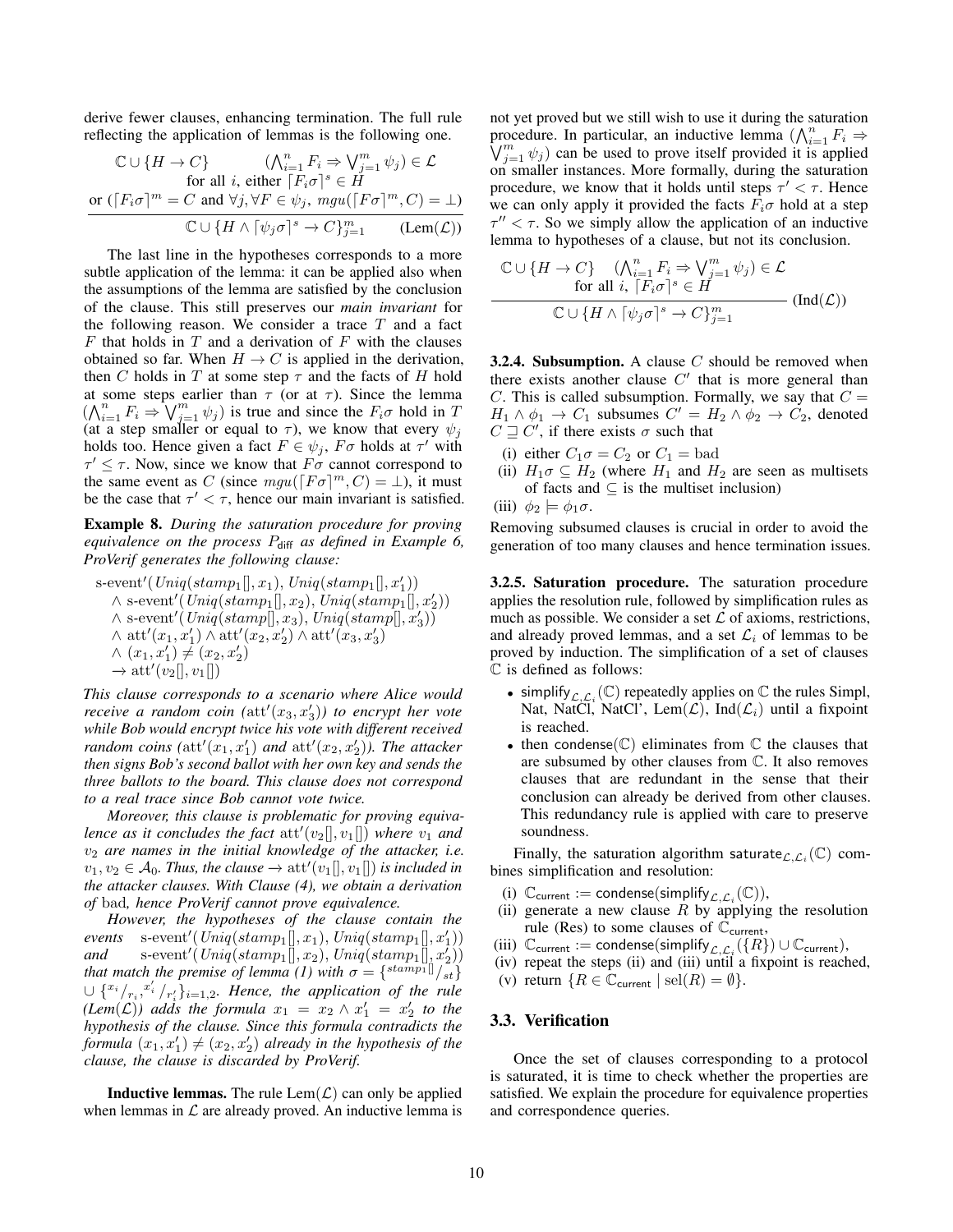3.3.1. Equivalence queries. The simplest case is to check equivalence queries: if all clauses concluding bad have been removed, then equivalence is satisfied. The algorithm for verifying equivalence queries is given in Algorithm 1.

| <b>Algorithm 1:</b> prove' $(C, Ax, \mathcal{L}, \mathcal{R})$ : Verification              |
|--------------------------------------------------------------------------------------------|
| procedure for equivalence queries                                                          |
| <b>input</b> : An initial biconfiguration $C$ , sets of axioms                             |
| $\mathcal{A}x$ , proved lemmas $\mathcal{L}$ , and restrictions $\mathcal{R}$ on           |
| <b>bitraces</b>                                                                            |
| $\mathbb{C} := \mathbb{C}_{\mathcal{P}}'(\mathcal{C}) \cup \mathbb{C}_{A}'(\mathcal{C})$   |
| $\mathbb{C}_{sat} :=$ saturate $_{Ax\cup\mathcal{L}\cup\mathcal{R},\emptyset}(\mathbb{C})$ |
| return $\neg \exists (H \rightarrow \text{bad}) \in \mathbb{C}_{sat}$                      |

The following theorem, proved in [11, Theorem 5], shows that this algorithm is sound.

Theorem 1. *Let* C *be an initial biconfiguration,* Ax*,* L*,* R *be respectively sets of axioms, lemmas, and restrictions. If*

• *for all*  $\varrho \in \mathcal{A}x \cup \mathcal{L}$ , trace $(\mathcal{C}) \cap \{T \mid T \vdash \rho, \forall \rho \in \mathcal{R}\} \vdash \varrho$ 

• *and* prove'  $(C_I, \mathcal{A}x, \mathcal{L}, \mathcal{R})$  *returns true* 

*then* trace(C)  $\cap$  { $T | T \vdash \rho, \forall \rho \in \mathcal{R}$  } $\downarrow$ .

Without restrictions, Theorem 1 shows that fst $(C)$  and  $\mathsf{snd}(\mathcal{C})$  are observationally equivalent by Proposition 1. However, with restrictions, it does not directly show observational equivalence (for traces satisfying the restrictions), unless the restrictions hold on one side of the bitrace if and only if they hold on the other. In the future, we plan to study sufficient conditions for observational equivalence with restrictions.

3.3.2. Correspondence queries. The procedure to check correspondence queries is more complex. We describe here only the main principles, summarized in Algorithm 2. Due to space constraints, several notations and sub-algorithms are explained informally in text here.

The set of clauses corresponding to the initial configuration is first saturated, yielding a set  $\mathbb{C}_{sat}$ , assuming axioms and lemmas to hold (lemmas should be proved in a previous round). Finally, the key step is to check whether a query  $\rho$  holds. For the sake of clarity, assume that  $\varrho$  is a simple query of the form  $F_1 \wedge F_2 \Rightarrow$  $\psi$  where  $F_1 = \text{event}(A_1(M_1, \ldots, M_{k_1}))$  and  $F_2 =$  $event(A_2(N_1, \ldots, N_{k_2}))$ . The goal is to check that whenever  $F_1$  and  $F_2$  hold then  $\psi$  holds as well. Hence we would like to compute all possible clauses that can derive an instance of  $F_1$  and  $F_2$  and check whether  $\psi$  is indeed satisfied. To do so, an ingenious idea consists in saturating the clause  $[F_1]^m \wedge [F_2]^m \rightarrow F_1 \wedge F_2$  with the clauses of  $\mathbb{C}_{sat}$  in order to find all possible ways of producing an instance of  $F_1 \wedge F_2$ . However, a conjunction  $F_1 \wedge F_2$  cannot appear as a conclusion of a clause. Therefore, we introduce the fact and  $F_1, F_2$  defined as  $conj_{A_1, A_2}(M_1, \ldots, M_{k_1}, N_1, \ldots, N_{k_2}).$ In ProVerif 2.00, it is sufficient to saturate the clause

$$
\begin{array}{l} \n\text{m-event}(A_1(M_1, \ldots, M_{k_1})) \land \text{m-event}(A_2(N_1, \ldots, N_{k_2})) \\
\to \text{conj}_{A_1, A_2}(M_1, \ldots, M_{k_1}, N_1, \ldots, N_{k_2})\n\end{array} (*)
$$

with  $\mathbb{C}_{sat}$ . Due to inductive lemmas, this is no longer possible. Indeed, if the query  $\rho$  is an inductive lemma, it has already been used to generate the clauses in  $\mathbb{C}_{sat}$ and we now need to prove  $\varrho$ . Hence intuitively, while saturating (\*) we should only apply clauses at "earlier steps", which cannot be controlled. More formally, the clause (\*) immediately breaks our main invariant. Indeed it is not true that m-event $(A_1(M_1, \ldots, M_{k_1}))$  holds at a (strictly) earlier step than  $and_{A_1,A_2}(M_1,\ldots,M_{k_1},N_1,\ldots,N_{k_2})$ . Therefore, we had to completely rework the saturation procedure saturateS used in the verification phase. We now annotate facts with temporal variables  $(F@t)$  and we collect explicit ordering constraints on the temporal variables t. Continuing our example, we consider the clause  $R_q$  defined as:

$$
\begin{aligned}\n\text{m-event}(A_1(M_1, \dots, M_{k_1})) @ t_1 \\
\wedge \text{m-event}(A_2(N_1, \dots, N_{k_2})) @ t_2 \\
\to \text{conj}_{A_1, A_2}(M_1, \dots, M_{k_1}, N_1, \dots, N_{k_2}) @ (t_1, t_2)\n\end{aligned}
$$

We then generalize the saturation procedure to clauses with temporal annotations in order to keep track when an event is generated. For example, assume we have a clause  $F_1 \wedge F_2 \rightarrow$ m-event $(A_1(M_1,\ldots,M_{k_1}))$  in  $\mathbb{C}_{sat}$ . Then the resolution will produce the clause

$$
F_1@t'_1 \wedge F_2@t''_1 \wedge \text{m-event}(A_2(N_1, \dots, N_{k_2}))@t_2
$$
  
 
$$
\wedge t'_1 < t_1 \wedge t''_1 < t_1
$$
  
 
$$
\rightarrow conj_{A_1, A_2}(M_1, \dots, M_{k_1}, N_1, \dots, N_{k_2})@(t_1, t_2)
$$

In such a case, while saturating  $R_q$ , we can use the inductive lemma  $\varrho$  on  $F_1$  and m-event $(A_2(N_1, \ldots, N_{k_2}))$  for instance since  $\{t'_1, t_2\} < \{t_1, t_2\}$  as multiset ordering. More generally, we define order conditions to state when saturation rules can be applied.

Finally, we check whether the resulting set of clauses entails the query  $\rho$  under verification. Intuitively, we check that all possible instantiations of a clause  $R = H \rightarrow C$ satisfy  $\varrho$ . This is done by finding a substitution  $\sigma$  that first matches the facts in the premises of  $\rho$  with C and second guarantees that the atomic formulas in the conclusion of  $\rho\sigma$ are entailed by  $H$ . For example, for an event  $F$ , we check that  $F\sigma$  occurs directly in H. For a test formula  $M \neq N$ , we check that the disequalities in H implies  $M\sigma \neq N\sigma$ . We write  $R \models \rho$  when we can find such substitution  $\sigma$  for R and  $\rho$ .

**Example 9.** Let  $\varrho = \text{event}(A(x))@t_1 \wedge \text{event}(B(y))@t_2 \Rightarrow$  $event(C(x, y))@t_3 \wedge x \neq y \wedge t_1 > t_3$  *and consider the clause*  $R =$  s-event $(C(a[], y_1))@t'_3 \wedge y_1 \neq a[] \wedge$  $t'_3$  <  $t'_1 \wedge \text{att}(y_1) \rightarrow \text{conj}_{A,B}(a[[, y_1) \overset{\frown}{\omega}(t'_1, t'_2)$ . Recall that the fact  $\overline{conj}_{A,B}(a[], y_1)@ (t'_1, t'_2)$  corresponds to the *conjunction of* event $(A(a[]))@t'_1$  *and* event $(B(y_1))@t'_2$ . By *taking*  $\sigma = \{a^{[]}(x^{;y_1}/y^{;y_1/2}/t_1; t_2/2/t_2; t_3/2/t_3\},\$  we have that event $(A(x\sigma))@t_1\sigma$  *and* event $(B(y\sigma))@t_2\sigma$  *match the conclusion of R. Moreover,* event $(C(x, y)\sigma)$ @t<sub>3</sub> $\sigma$  *occurs in the hypotheses,*  $x\sigma \neq y\sigma$  *is entailed by*  $y_1 \neq a$ *], and*  $t_1\sigma > t_3\sigma$ *is entailed by*  $t'_3 < t'_1$ *. So R*  $\models$  *e. If R contained*  $t'_3 < t'_2$ *instead of*  $t'_3 < t'_1$ , then  $t_1\sigma > t_3\sigma$  would not be entailed *and we would have*  $R \not\models \varrho$ .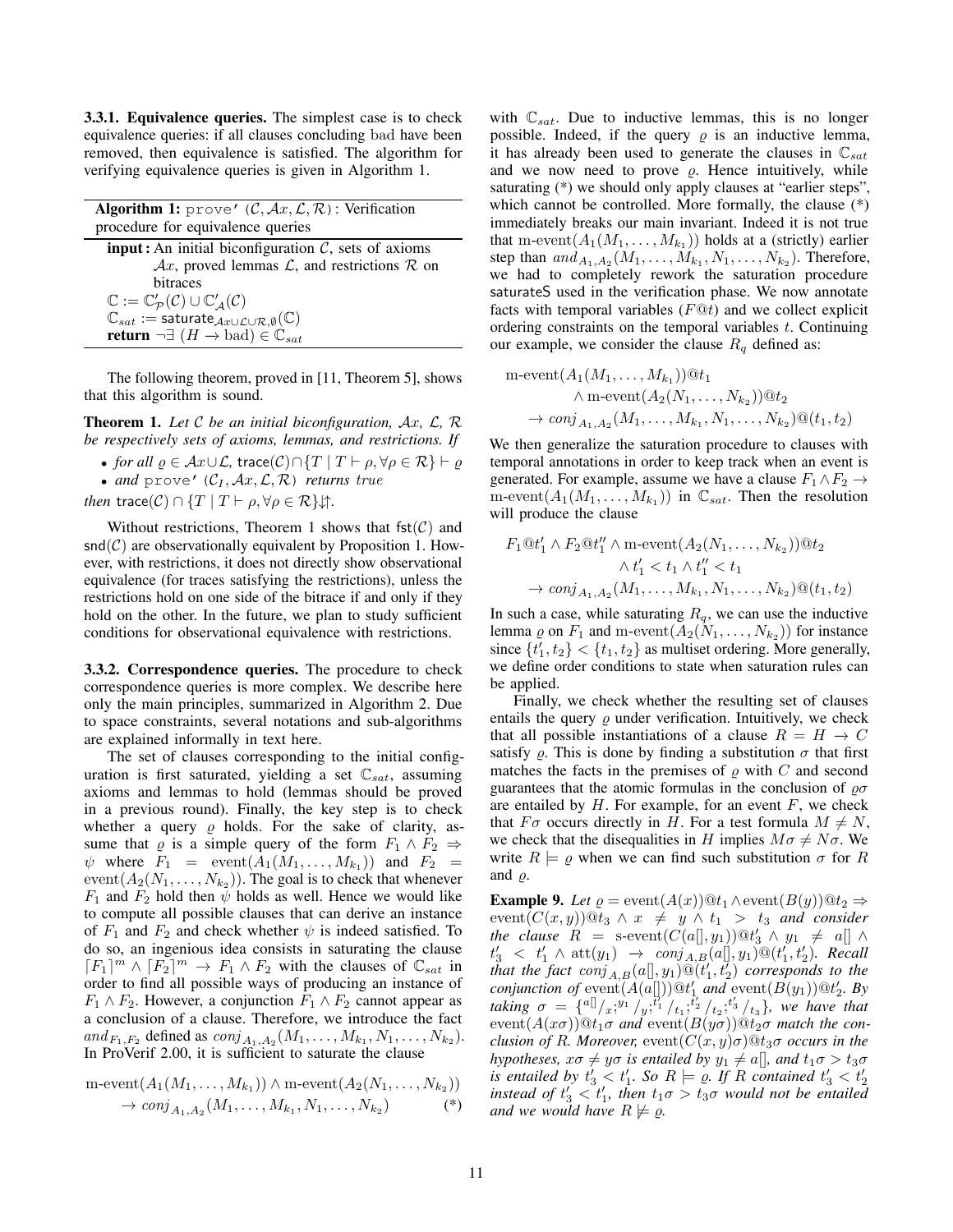The case of injective events is detailed in [11]. It follows similar ideas but requires a more subtle treatment.

| <b>Algorithm 2:</b> prove $(C, Ax, \mathcal{L}, \mathcal{L}_i, \mathcal{R}, \mathcal{Q})$ : Verifi- |  |
|-----------------------------------------------------------------------------------------------------|--|
| cation procedure for correspondence queries                                                         |  |

**input**: An initial configuration  $C$ , sets of axioms  $\mathcal{A}x$ , proved lemmas  $\mathcal{L}$ , inductive lemmas  $\mathcal{L}_i$ , restrictions  $R$  and queries  $Q$ .

$$
\mathbb{C} := \mathbb{C}_{\mathcal{P}}(\mathcal{C}) \cup \mathbb{C}_{\mathcal{A}}(\mathcal{C})
$$
\n
$$
\mathbb{C}_{sat} := \text{saturate}_{\mathcal{L} \cup \mathcal{A} \times \cup \mathcal{R}, \mathcal{L}_i}(\mathbb{C})
$$
\nreturn  $\forall \varrho \in \mathcal{Q} \cup \mathcal{L}_i$   
\n
$$
\begin{array}{c}\n\text{suppose } \varrho = F_1 \land \dots \land F_n \Rightarrow \psi \\
G_1 := [F_1]^m, \dots, G_n = [F_n]^m \\
R_q := G_1 @ t_1 \land \dots \land G_n @ t_n \rightarrow \\
\text{and } G_1, \dots, G_n @ (t_1, \dots, t_n)\n\end{array}
$$
\nif  $\varrho \in \mathcal{L}_i$  then  
\n
$$
\begin{array}{c}\n\bigcup_{s} \in \mathcal{L}_i \text{ then } \\
\bigcup_{s} \in \mathcal{L}_s := \text{saturate} \mathsf{S}_{\mathcal{L} \cup \mathcal{A} \times \cup \mathcal{R}, \mathcal{L}_i}(\{R_q\}, \mathbb{C}_{sat}) \\
\text{else } \\
\bigcup_{s} \in \mathbb{C}_s := \text{saturate} \mathsf{S}_{\mathcal{L} \cup \mathcal{L}_i \cup \mathcal{A} \times \cup \mathcal{R}, \emptyset}(\{R_q\}, \mathbb{C}_{sat}) \\
\forall R \in \mathbb{C}_s, R \models \varrho\n\end{array}
$$

We can prove soundness of the ProVerif procedure.

Theorem 2. *Let* C *be an initial configuration. Let* Q*,* Ax*,* L*,* L<sup>i</sup> *,* R *be respectively a set of correspondence queries, axioms, lemmas, inductive lemmas, and restrictions. If*

• *for all*  $\rho \in Ax \cup L$ , trace $(C) \cap \{T \mid T \vdash \rho, \forall \rho \in \mathcal{R} \} \vdash \rho$ 

 $\bullet$  and  $\text{prove } (\mathcal{C}, \mathcal{A}x, \mathcal{L}, \mathcal{L}_i, \mathcal{R}, \mathcal{Q})$  *returns true* 

*then* C *satisfies*  $Q \cup L_i$  *w.r.t.*  $Ax$ *,*  $L$ *, and*  $R$ *.* 

A generalization of this result is proved in [11, Theorem 6] and a brief proof sketch appears in Appendix C. Using Theorem 2, ProVerif proves lemmas in round, using the previous lemmas to possibly help proving the next ones, and finally proves the requested queries.

## 3.4. Experiments

Starting from the source code of ProVerif 2.00, we have implemented the new saturation and verification procedure that has been included in the mainstream version of ProVerif. Our benchmarks and source code are available in [11]. In order to evaluate its ability to prove new protocols, we have considered ProVerif models provided in the distribution or in various papers, for which ProVerif 2.00 was unable to conclude (answered "cannot be proved"). This is the case in particular of several protocols coming from models in CryptoVerif and also of the Helios protocol, identified as problematic for ProVerif 2.00. Among the ProVerif files provided in its distribution, 58 queries resulted in a "cannot be proved". Our new version can now conclude (with a proof or an attack) for 21 of them. The remaining inconclusive queries are mostly either queries where trace reconstruction has been deactivated (13 in total) or equivalence queries (15 in total): when there is an attack, the best ProVerif can do is

find a trace that does not converge, but this trace does not prove that the observational equivalence is false.

Officially published ProVerif files do not contain a lot of failures however. Indeed, authors publish files for which they succeeded to prove the desired properties and typically do not show all the intermediate files for which they had to fine tune the model. So to further test our new version of ProVerif, we used files sent by authors to ProVerif's development team when they needed help with ProVerif. Some other files have been obtained through teaching classes, where students had to model their newly invented protocols and faced a "cannot be proved". This shows that our new version will also help users that are beginners in protocol modeling.

The result of our experiments is reported in Table 1. In some cases, we had to use some options that we have introduced (columns P, I, R). Column "P" indicates that the option set preciseActions = true has been used. This corresponds to adding the option precise to all in actions. Column "I" corresponds to a technique that can be (optionally) used in the verification phase. On each generated clause, ProVerif 2.00 tests if the resolution of some facts in the hypotheses of the clause could trivially lead to nontermination. In such a case, ProVerif usually prevents such a resolution. Though it helps for termination, it can be detrimental for proving the query. Our new technique consists in allowing these facts to be resolved but at most once (or any - small - number indicated in option).

Column "R" corresponds to another new option. Lemmas and axioms usually require to add events in the original process (*e.g.* when setting the precise option to true). These events complicate the generated clauses, which could lead to non-termination. The option set removeEventsForLemma = true strips these events from clauses during the saturation procedure when it determines that they would most probably not be useful anymore (*e.g.* if they have already been used to apply some lemma). The simpler clauses are more likely to provide termination, at the cost of a loss of precision.

For some files, the new result is due to a change not documented here. In particular, we have considerably improved the proof of injective queries as exemplified by the file Student2. This part is fully detailed in [11]. Moreover, we have reworked attack reconstruction in particular for nested or injective queries, yielding a better treatment of attacks.

As indicated in column A, we have added axioms in some examples. The axioms are based on the GSVerif [14] tool that, given a protocol model, automatically generates formulas  $\phi$  proved to hold in [14]. There, the authors request queries of the form  $\rho \lor \neg \phi$  instead of a query  $\rho$ . Here, we add the formulas  $\phi$  as axioms. The option precise is a special case where axioms are automatically generated. Interestingly, our more integrated treatment of precise actions allows to prove many more protocols. Actually, none of the protocols presented in Table 1 could already be handled by the GSVerif [14] tool. To further compare our new version

<sup>1.</sup> The official distribution contains a weaker injective query on which ProVerif 2.00 can conclude but cannot conclude for the full property.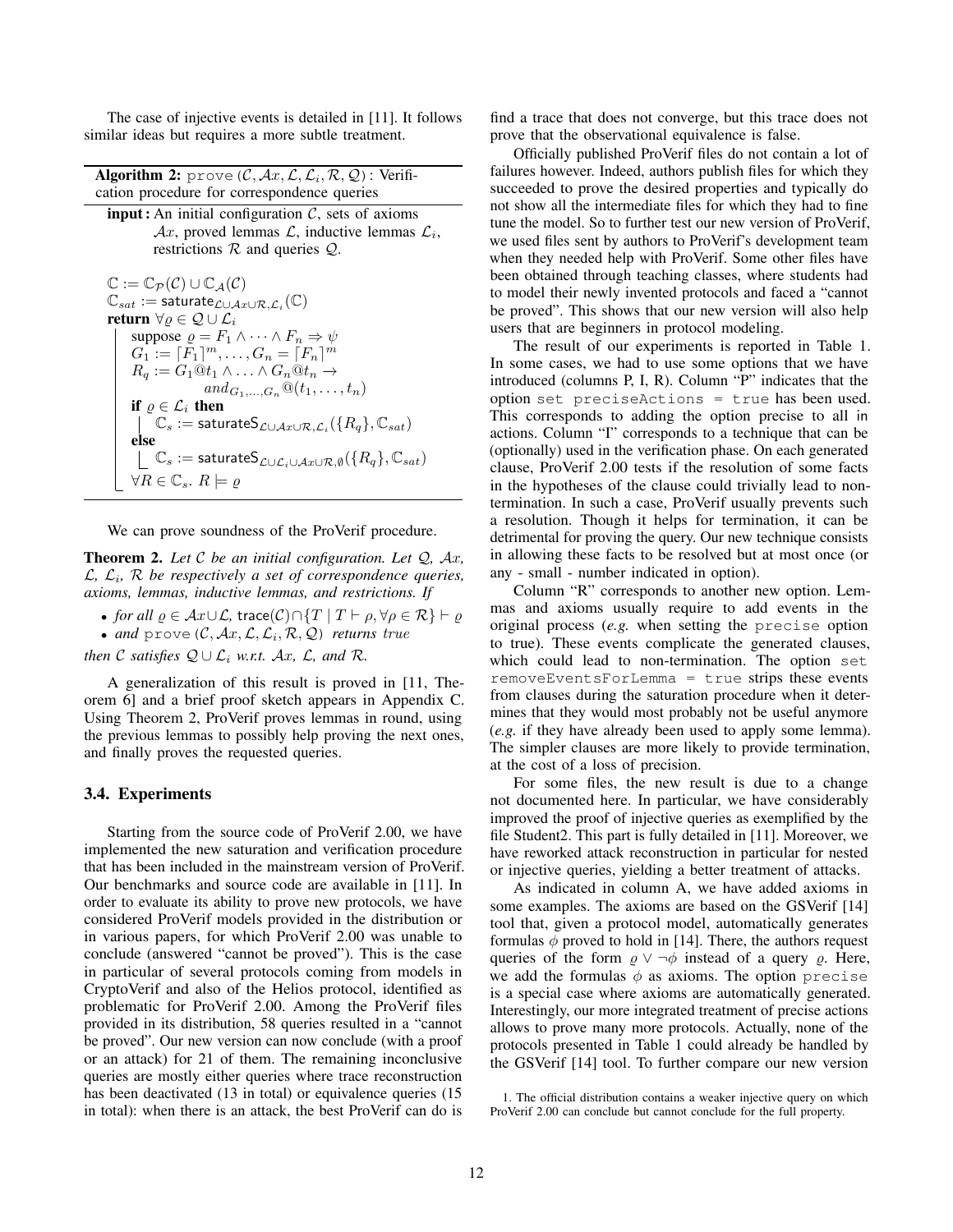| Protocol                     | Q          | О                       | #                   | N      | P           | 1 | R           | N | A |
|------------------------------|------------|-------------------------|---------------------|--------|-------------|---|-------------|---|---|
| published files              |            |                         |                     |        |             |   |             |   |   |
| PCV Otway-Rees               | eq         | Х                       | 1                   | ✓      | X           |   |             |   |   |
| PCV Needham-Schroeder        | inj        | Х                       | 6<br>3              | J<br>Ł | X           | X |             |   |   |
| PCV Denning-Sacco            | inj        | X                       | 1                   | Ŧ      |             |   |             |   |   |
| <b>JFK</b>                   | cor<br>inj | $\mathsf{x}^1$          | 2<br>$\overline{2}$ | F<br>✓ |             | X |             |   |   |
| $\overline{\text{Arinc}}823$ | cor        | Х                       | 6                   | F      |             |   |             | X |   |
| Helios-norevote              | eq         | X                       | $\overline{4}$      | ℐ      | $\mathbf x$ |   |             |   |   |
| Signal                       | cor        | Х                       | $\overline{2}$      | ł      |             |   |             |   |   |
| TLS12-TLS13-draft18          | cor        | X                       | $\mathbf{1}$        | ł      |             |   |             |   |   |
| unpublished files            |            |                         |                     |        |             |   |             |   |   |
| QBC_4qubits                  | cor        | Х                       | l<br>1              | Ł      | X           |   |             |   |   |
| voting-draft                 | eq         | Х                       | 1                   | J      | X           |   |             |   |   |
| LAK-simplified               | cor        | $\overline{\mathbb{C}}$ | 1                   | ✓      |             | X |             |   |   |
| PACE_v3_sequence             | cor        | Х                       | 1<br>3              | ✓<br>Ł | X           |   |             | X | X |
| DP-3T-simpl-draft            | cor        | Ò                       | 1<br>$\overline{c}$ | ✓<br>Ł | X           | X | X           | X | X |
| Student1                     | cor<br>inj | Ò                       | $\overline{c}$<br>1 | ✓<br>Ł | X           |   | X           |   |   |
| Student <sub>2</sub>         | inj        | Х                       | 1                   | ✓      |             |   |             |   |   |
| Student3                     | cor        | Ö                       | 1                   | Ł      | X           |   | $\mathbf x$ |   |   |
| Student4                     | cor        | X                       | $\overline{2}$      | ł      | X           |   | X           |   |   |
| Student5                     | cor        | $\overline{\mathbb{C}}$ | $\mathbf{1}$        | Ł      |             |   |             |   |   |

TABLE 1. NEW PROOFS OR ATTACKS FOUND

|                                                                              | Q: type of query <i>cor</i> : correspondence query <i>eq</i> : equivalence query |  |  |  |  |
|------------------------------------------------------------------------------|----------------------------------------------------------------------------------|--|--|--|--|
|                                                                              | <i>inj</i> : correspondence query with injective events                          |  |  |  |  |
| O: old result $\chi$ : "cannot be proved" $\frac{1}{2}$ : out of time (>24h) |                                                                                  |  |  |  |  |
| $#$ : number of queries                                                      | N: new result $\checkmark$ : proof $\check{z}$ : attack                          |  |  |  |  |
| $\mathbb{N}$ : use of natural numbers<br>A: use of axioms, lemmas            |                                                                                  |  |  |  |  |
| P, I, R: use of newly introduced options, see text.                          |                                                                                  |  |  |  |  |

of ProVerif with GSVerif, we considered the files proposed in [14]. We showed that all proofs were preserved when using the generated formulas as axioms. Moreover, one of the protocols (Yubikey [34]) was partly handled by hand in [14] and can now be covered using a proof by induction.

#### 4. Efficiency

The second main contribution of the paper is a major improvement of the efficiency of ProVerif. Part of the gain in execution time is due to engineering optimizations that are hard to describe, like better sharing of data that spare both memory and time. But we also perform several algorithmic changes, that yield major gains in terms of efficiency.

#### 4.1. New algorithms

(a) Subsumption. As explained in Section 3.2.4, during the saturation procedures, subsumed clauses are removed, in order to avoid immediate non termination issues. In particular, ProVerif checks for subsumption between each newly generated clause and all previously generated clauses. For complex protocols, we identified that the subsumption test could take up more than 80% of the total execution time. This does not come as a complete surprise since checking for subsumption between two clauses is NP-complete [24].

A few years ago, Schulz [32] introduced a novel technique based on feature vector indexing allowing efficient set-toclause subsumption. A feature is a function  $f$  from clauses to natural numbers such that whenever  $C_1 \supseteq C_2$  then  $f(C_1) \ge f(C_2)$  (\*). In particular, if  $f(C_2) > f(C_1)$  then we know that  $C_1$  cannot subsume  $C_2$  and we do not need to run the subsumption test. The technique allows to considerably reduce the number of subsumption tests that need to be performed.

(b) Clause generation. During the generation of clauses, for each protocol step (*e.g.* a condition), ProVerif evaluates the terms it contains. In case some destructors are defined by several rewrite rules, ProVerif has to consider all the possible cases, and repeatedly for the next steps of the protocol. This may grow quickly. In order to avoid this explosion as much as possible, we evaluate an argument of a function only when it is still needed in order to determine the result, knowing the value of the previous arguments.

(c) Set-to-clause resolution. During the saturation procedure, when a new clause  $H \to C$  is generated, ProVerif attempts to apply the resolution rule (Res) between this clause and any other existing clauses. These resolutions were previously computed independently, leading to the computation of a large number of most general unifiers. However, in the application of the rule (Res) between  $H \rightarrow C$  and other clauses, the same selected fact of  $H \rightarrow C$  is always used to compute the different most general unifiers (e.g. C when sel $(H \to C) = \emptyset$ ). Furthermore, when performing resolution between  $H \to C$  and a set of clauses, we only need to consider clauses whose selected fact has the same function symbols (looking from the root until we meet variables) as the selected fact of  $H \to C$ , so that unification can succeed. Inspired by *substitution tree indexing* techniques [22], [23], we have implemented a set-to-clause resolution algorithm that stores the existing clauses in a tree indexed by the function symbols of the selected fact, starting from the root. Hence, clauses with a selected fact that has certain symbols at the root can be quickly retrieved.

(d) Global redundancy. During the verification phase, clauses are removed when they are "globally redundant". Intuitively, a clause is globally redundant if its conclusion can already be obtained by resolving existing clauses (where only the conclusion is selected). While this is useful for efficiency, this check can itself cause efficiency issues. Hence we have characterized cases where it is useless to check for global redundancy and cases where the procedure can be simplified (*e.g.* subsumption tests are useless here).

(e) Pre-treatment of processes. ProVerif 2.00 sometimes optimizes sequences of let such as 'let  $x_1$  =  $M_1$  in ... let  $x_n = M_n$  in P' into a process that first evaluates all  $M_1, \ldots, M_n$  and then executes P if none of them failed. This is particularly useful when proving equivalence queries as the third condition of Definition 1 (bitrace convergence) is satisfied more often. Typically, a trace can converge even if the evaluation of one term  $M_i$ fails on the left side and the evaluation of another  $M_{i'}$  fails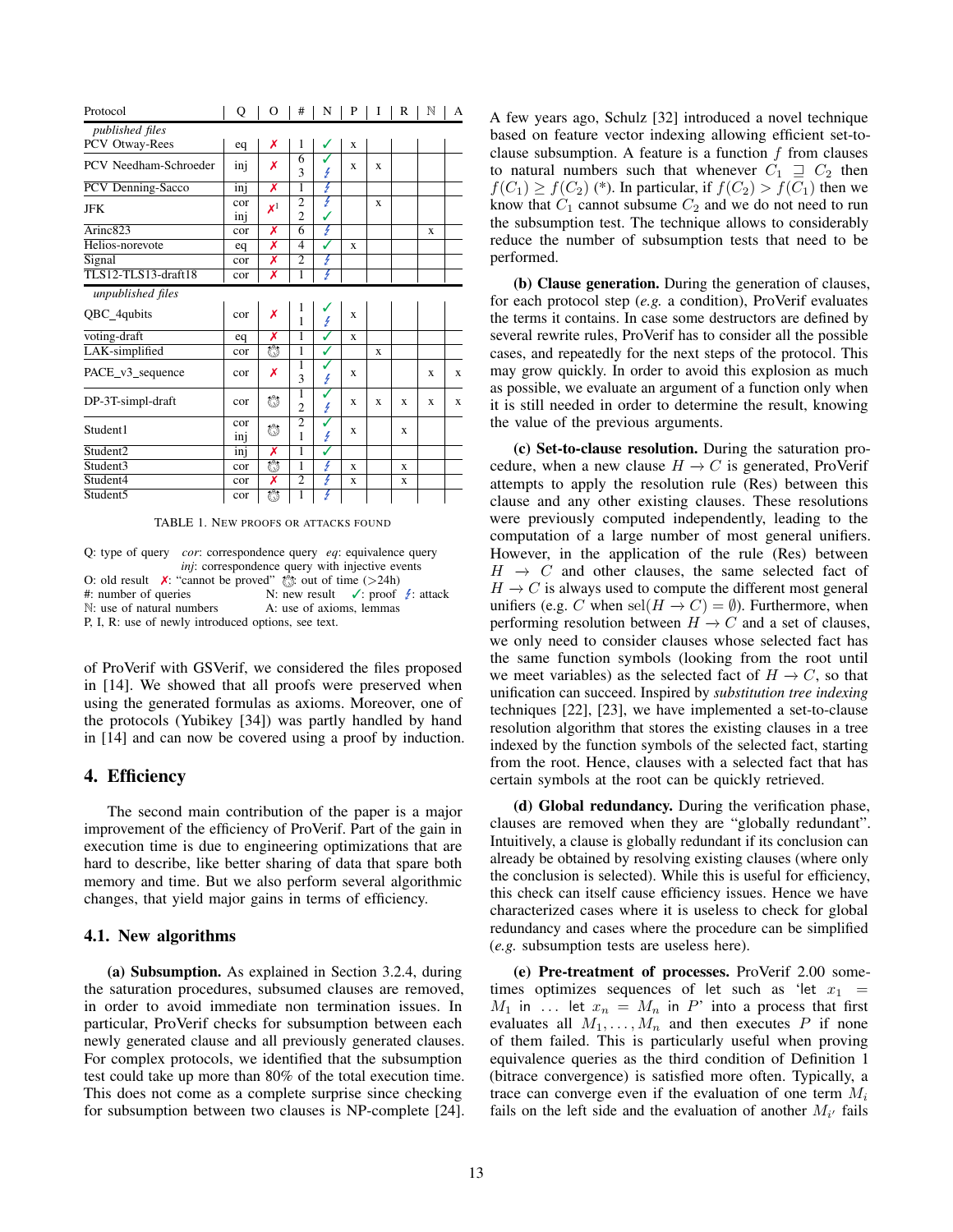| Protocol             | $#$ files | 2.00           | (a)              | (b)               | (c)               | (d)              | (e)               | $t_{2.00}$<br>gain<br>$t_{(e)}$ |
|----------------------|-----------|----------------|------------------|-------------------|-------------------|------------------|-------------------|---------------------------------|
| Distrib              | 134       | $4min$ 39s     | $2min$ 05s       | $1min$ 55s        | $1min$ 51s        | $1min$ 52s       | 1min 14s          | $\times$ 3.8                    |
| Noise                | 42        | 170h 32min     | 124h 36min       | 29h 45min         | 13h 47min         | $3h$ 37 $min$    | 20 <sub>min</sub> | $\times$ 516                    |
| <b>TLS</b>           |           | 8h 39min       | 47min            | 47 <sub>min</sub> | 44 <sub>min</sub> | $39$ min         | 32min             | $\times 16$                     |
| Arinc <sub>823</sub> | 18        | $11h$ 35 $min$ | 24min            | 23min             | 20 <sub>min</sub> | 18min            | 17min             | $\times$ 42                     |
| Signal               | 13        | 30h 52min      | $23h$ 45 $min$   | 16h 11min         | 3h 35min          | $1h$ 04 $min$    | 58 <sub>min</sub> | $\times$ 32                     |
| Neuchâtel            | 9         | 73h 33min      | $> 24h$ 24 $min$ | 6 <sub>min</sub>  | 6 <sub>min</sub>  | 5 <sub>min</sub> | 5min              | $\times$ 945                    |
| TABLE 2. TIME GAIN   |           |                |                  |                   |                   |                  |                   |                                 |

| Protocol             | $#$ files | 2.00   | (e)    | gain<br>$m_{(e)}$ |
|----------------------|-----------|--------|--------|-------------------|
| Distrib              | 134       | 5.0GB  | 4.3GB  | $\times$ 1.2      |
| Noise                | 40        | 58.3GB | 7.4GB  | $\times$ 7.9      |
| <b>TLS</b>           | 3         | 11.2GB | 9.1GB  | $\times$ 1.2      |
| Arinc <sub>823</sub> | 18        | 8.2GB  | 8.4GB  | $\times$ 1        |
| Signal               | 13        | 29.9GB | 23.9GB | $\times$ 1.2      |
| Neuchâtel            | 6         | 0.3GB  | 0.2GB  | $\times1.7$       |
|                      |           |        |        |                   |

TABLE 3. MEMORY GAIN

on the right side. However, during the clause generation, evaluating the  $M_i$  when the evaluation of  $M_i$  failed leads to useless case distinctions and so to a loss of efficiency. We have improved the encoding by ensuring the terms  $M_i$ are not evaluated when the evaluation of a previous  $M_i$ fails while preserving the gain in precision for equivalence queries.

#### 4.2. Time and memory gain

To evaluate the efficiency of our new ProVerif version, we considered all the example files provided in the distribution of ProVerif. Since our gain is important for files that already take time, we have separated the protocol models for the avionic protocol Arinc823 [9] from the other models in the distribution aggregated in a repository Distrib. For all the 134 files in Distrib, ProVerif 2.00 needs a total of 4min39s while the new ProVerif takes 1min14s. This means that the user experience remains the same for all these easy files: the new ProVerif answers almost immediately. We also considered major case studies of the literature, for which the execution time of ProVerif 2.00 was of several hours. Namely, we considered the following protocol models: protocols from the Noise Protocol Framework [26], [29], TLS [4], Signal [25], and the Neuchâtel voting protocol  $[17]$ .

Our experiments have been run on an Intel Xeon 3.10GHz, with 340Gb of memory. Table 2 shows the gain in terms of execution time. A cell in the table corresponds to the cumulative execution time of all files for the considered protocol. The operator  $\geq$  indicates that at least one of the files reached a timeout of 24h. To highlight the effect of each technique, we display the gain obtained for each algorithm.

- (a) includes the new subsumption test, based on feature vector indexing;
- (b) further adds a more efficient clause generation;
- (c) additionally contains the set-to-clause resolution;
- (d) also includes the modified algorithm for checking global redundancy;
- (e) finally contains all new algorithms.

We have also worked to reduce ProVerif's memory consumption by physically sharing more data and applying more greedily the simplifications and subsumption checks during the generation of initial clauses. Table 3 shows the gain in memory consumption. Once again, a cell in the table corresponds to the cumulative memory consumption of all files for the considered protocol. For fair representation, we only considered files that did not reach the 24h timeout since ProVerif's memory consumption usually increases with time. Note that, for the Neuchâtel protocol, we thus discarded in the table the three most time and memory consuming variants. We still highlight the following result: As mentioned in the introduction, the verification of ballot privacy for 6 voting options times out for ProVerif 2.00. ProVerif (b) is the first version that can verify it under 24h taking 5h 51min but consuming 104GB of memory, while ProVerif (e) completes the verification in 4h 35min and only consumes 0.4GB.

## 5. Related Work

Many verification tools exist for analysing the security of protocols, such as Avispa [3], DeepSec [15], Akiss [12], or Maude-NPA [21]. However, for the analysis of large scale modern protocols, the two main competitors are Tamarin [31] and ProVerif [6], two complementary tools. Both tools cover a large class of protocols, cryptographic primitives, and security properties. The main advantages of Tamarin are that it covers some primitives with associative and commutative properties (such as the exclusive or - XOR) and it provides a high level of interactions: a user may help the tool with lemmas but may also perform proofs "manually" in the interactive mode. On the other hand, Tamarin has a lower level of automation. For example, we are not aware of major protocols like Signal or TLS that have been treated without adding at least several well-adapted lemmas. Even when Tamarin can work automatically, it is significantly slower. For example, our new version of ProVerif can analyse the 134 example files of the distribution in 1min14s while Tamarin, in a recent improvement of its automation [16], takes 7min07s to analyse 22 files that encode simple protocols of the literature (also encoded in the distribution of ProVerif).

The development of ProVerif started more than 20 years ago, and several results have gradually improved the tool. Recently, a new approach [28] has been proposed to cover more complex equational theories (such as the one of XOR) in ProVerif, using an external solver to saturate the clauses modulo the theory. This approach applies to the secrecy property only. Natural numbers were first introduced in ProVerif in [14] but with a strong typing policy w.r.t. integers. We generalized this approach to allow a fully untyped attacker: an attacker may send an arbitrary term even when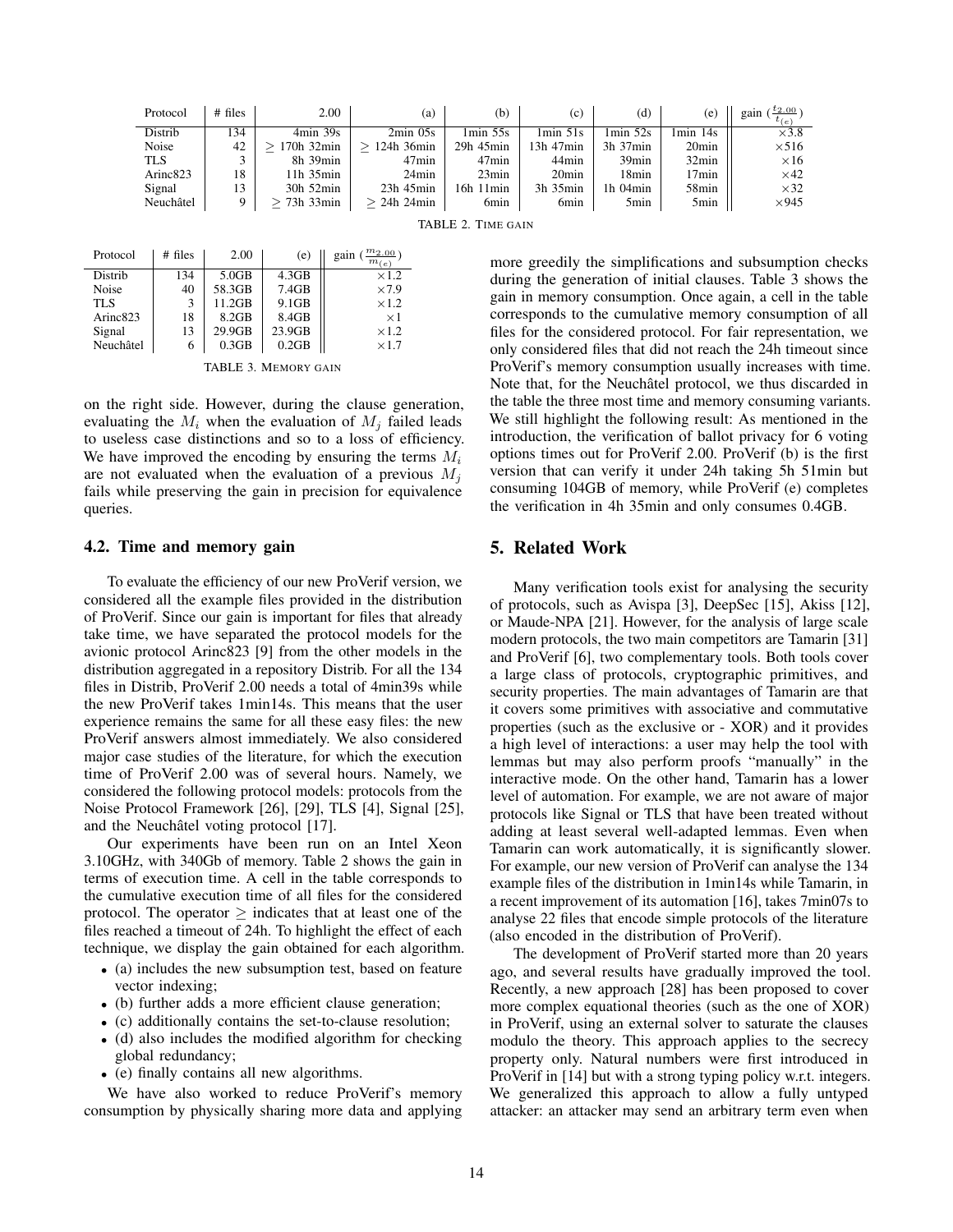an integer is expected. This may possibly yield attacks, for example if the integer (maybe a counter value) is transmitted to another agent without further checks, yielding possibly a confusion with another message. Several attempts have been performed to handle global states in ProVerif. The first one is StatVerif [2] that automatically translates a protocol with states into a set of Horn clauses that can be passed to ProVerif. In StatVerif, the number of states needs to remain finite (and small). More recently, GSVerif [14] introduced a different approach and automatically generates properties that are guaranteed to hold, helping ProVerif to avoid false attacks. The comparison performed in [14] shows that this approach can cover many more protocols than StatVerif and also performs better than SAPIC [27] that uses Tamarin as a back-end to prove protocols with global states. Our work enables to use GSVerif in a more native way by adding the generated properties as axioms. As a result, we now even cover the few examples (Yubikey, CANauth) that were left out by GSVerif.

*Acknowledgements:* This work has been partly supported by the ANR Research and teaching chair in AI ASAP and by ANR TECAP (decision number ANR-17-CE39-0004-03). This work was partly done while Vincent Cheval was at *Inria Nancy - Grand Est*.

## References

- [1] M. Abadi and C. Fournet. Mobile values, new names, and secure communication. In *Proc. of the 28th ACM Symposium on Principles of Programming Languages (POPL'01)*, pages 104–115, January 2001.
- [2] M. Arapinis, J. Phillips, E. Ritter, and M. D. Ryan. StatVerif: Verification of stateful processes. *Journal of Computer security*, 22(5):743–821, 2014.
- [3] A. Armando, D. Basin, Y. Boichut, Y. Chevalier, L. Compagna, J. Cuellar, P. Hankes Drielsma, P.-C. Heam, O. Kouchnarenko, J. Man- ´ tovani, S. Mödersheim, D. von Oheimb, M. Rusinowitch, J. Santiago, M. Turuani, L. Viganò, and L. Vigneron. The AVISPA Tool for the automated validation of internet security protocols and applications. In *17th International Conference on Computer Aided Verification, CAV'2005*, volume 3576 of *LNCS*, pages 281–285. Springer, 2005.
- [4] K. Bhargavan, B. Blanchet, and N. Kobeissi. Verified models and reference implementations for the TLS 1.3 standard candidate. In *IEEE Symposium on Security and Privacy (S&P'17)*, pages 483–503, May 2017.
- [5] B. Blanchet. Automatic verification of correspondences for security protocols. *Journal of Computer Security*, 17(4):363–434, 2009.
- [6] B. Blanchet. Automatic verification of security protocols in the symbolic model: The verifier proverif. In *Foundations of Security Analysis and Design VII - FOSAD 2012/2013 Tutorial Lectures*, volume 8604 of *LNCS*, pages 54–87. Springer, 2014. https//proverif.inria.fr.
- [7] B. Blanchet. Modeling and verifying security protocols with the applied pi calculus and ProVerif. *Foundations and Trends in Privacy and Security*, 1(1–2):1–135, Oct. 2016.
- [8] B. Blanchet. Modeling and verifying security protocols with the applied pi calculus and proverif. *Foundations and Trends in Privacy and Security*, 1(1-2):1–135, 2016.
- [9] B. Blanchet. Symbolic and computational mechanized verification of the ARINC823 avionic protocols. In *30th IEEE Computer Security Foundations Symposium (CSF'17)*, pages 68–82. IEEE, Aug. 2017.
- [10] B. Blanchet, M. Abadi, and C. Fournet. Automated verification of selected equivalences for security protocols. *J. Log. Algebr. Program.*, 75(1):3–51, 2008.
- [11] B. Blanchet, V. Cheval, and V. Cortier. Proverif with lemmas, induction, fast subsumption, and much more - technical report, sources and benchmarks. https://proverif.inria.fr/snp22/, 2021.
- [12] R. Chadha, Ş. Ciobâcă, and S. Kremer. Automated verification of equivalence properties of cryptographic protocols. In *Programming Languages and Systems — 21th European Symposium on Programming (ESOP'12)*, volume 7211, pages 108–127. Springer, 2012.
- [13] V. Cheval and B. Blanchet. Proving more observational equivalences with proverif. In *2nd International Conference on Principles of Security and Trust (POST'13)*, volume 7796 of *LNCS*, pages 226–246. Springer, Mar. 2013.
- [14] V. Cheval, V. Cortier, and M. Turuani. A little more conversation, a little less action, a lot more satisfaction: Global states in proverif. In *31st IEEE Computer Security Foundations Symposium (CSF'18)*. IEEE Computer Society Press, July 2018.
- [15] V. Cheval, S. Kremer, and I. Rakotonirina. Deepsec: Deciding equivalence properties in security protocols - theory and practice. In *39th IEEE Symposium on Security and Privacy (S&P'18)*, pages 525–542. IEEE Computer Society Press, May 2018.
- [16] V. Cortier, S. Delaune, and J. Dreier. Automatic generation of sources lemmas in Tamarin: towards automatic proofs of security protocols. In *25th European Symposium on Research in Computer Security (ESORICS 2020)*, 2020.
- [17] V. Cortier, D. Galindo, and M. Turuani. A formal analysis of the neuchâtel e-voting protocol. In 3rd IEEE European Symposium on *Security and Privacy (EuroSP'18)*, pages 430–442, April 2018.
- [18] V. Cortier, P. Gaudry, and S. Glondu. *Belenios: A Simple Private and Verifiable Electronic Voting System*. Springer, 2019.
- [19] V. Cortier and B. Smyth. Attacking and fixing Helios: An analysis of ballot secrecy. *Journal of Computer Security*, 21(1):89–148, 2013.
- [20] S. Delaune, S. Kremer, and M. Ryan. Verifying privacy-type properties of electronic voting protocols. *Journal of Computer Security*, 17(4):435–487, 2009.
- [21] S. Escobar, C. Meadows, and J. Meseguer. A rewriting-based inference system for the NRL protocol analyzer and its meta-logical properties. *Theoretical Computer Science*, 367(1-2):162–20, 2006.
- [22] P. Graf. Substitution tree indexing. In *Rewriting Techniques and Applications*, pages 117–131. Springer, 1995.
- [23] K. Hoder and A. Voronkov. Comparing unification algorithms in firstorder theorem proving. In *KI 2009: Advances in Artificial Intelligence*, pages 435–443. Springer, 2009.
- [24] D. Kapur and P. Narendran. Np-completeness of the set unification and matching problems. In *Proc. of the 8th International Conference on Automated Deduction*, page 489–495. Springer, 1986.
- [25] N. Kobeissi, K. Bhargavan, and B. Blanchet. Automated verification for secure messaging protocols and their implementations: A symbolic and computational approach. In *2017 IEEE European Symposium on Security and Privacy, EuroS&P 2017, Paris, France, April 26-28, 2017*, pages 435–450. IEEE, 2017.
- [26] N. Kobeissi, G. Nicolas, and K. Bhargavan. Noise explorer: Fully automated modeling and verification for arbitrary noise protocols. In *IEEE European Symposium on Security and Privacy, EuroS&P 2019, Stockholm, Sweden, June 17-19, 2019*, pages 356–370. IEEE, 2019.
- [27] S. Kremer and R. Künnemann. Automated analysis of security protocols with global state. *Journal of Computer Security*, 24(5):583– 616, 2016.
- [28] D. L. Li and A. Tiu. Combining ProVerif and Automated Theorem Provers for Security Protocol Verification. In *CADE 2019*, pages 354–365, 2019.
- [29] T. Perrin. The noise protocol framework, 2016.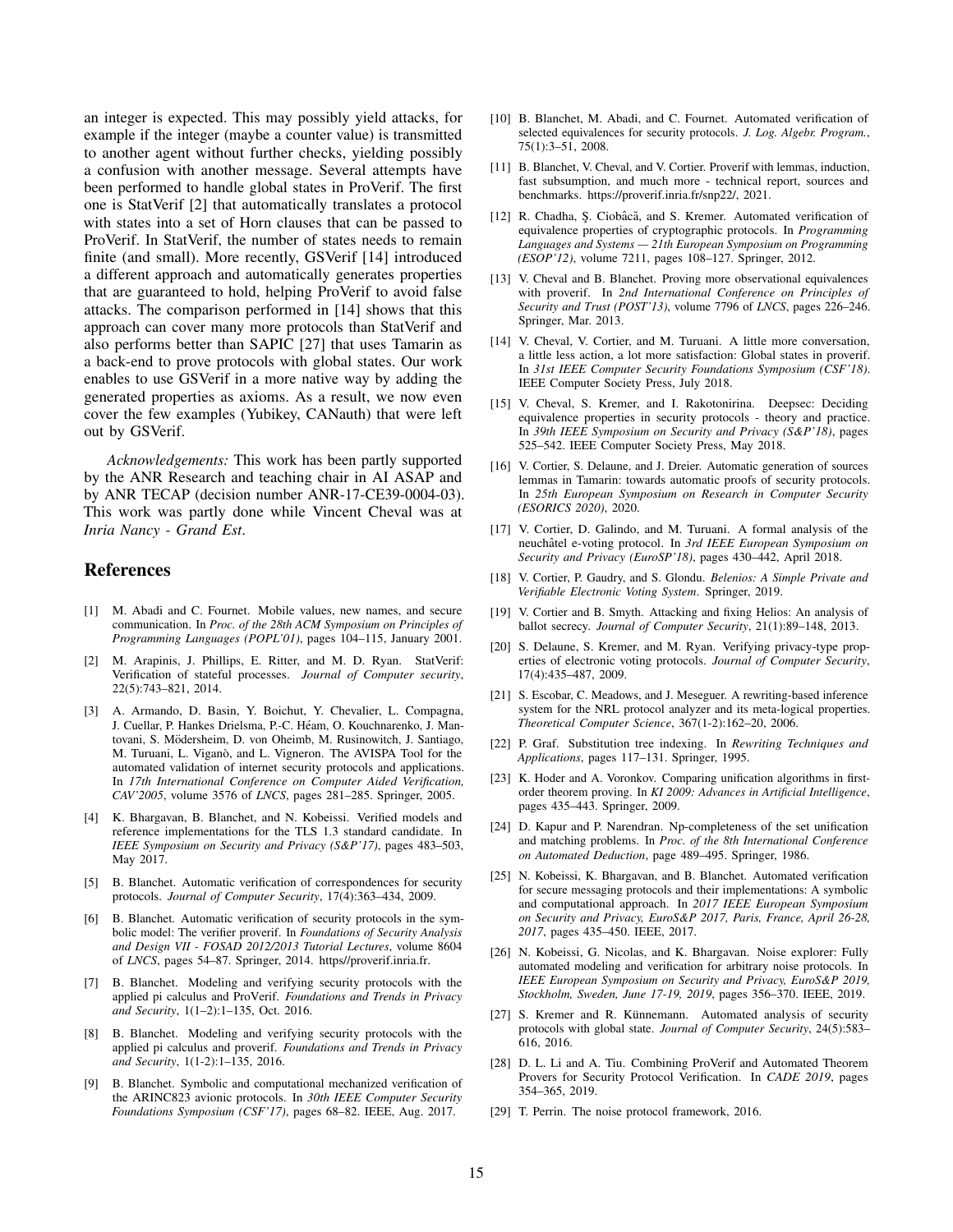- [30] V. R. Pratt. Two easy theories whose combination is hard. Technical report, 1977.
- [31] B. Schmidt, S. Meier, C. Cremers, and D. Basin. Automated analysis of Diffie-Hellman protocols and advanced security properties. In *25th IEEE Computer Security Foundations Symposium, CSF 2012, Cambridge, MA, USA, June 25-27, 2012*, pages 78–94. IEEE, 2012.
- [32] S. Schulz. Simple and efficient clause subsumption with feature vector indexing. In *Automated Reasoning and Mathematics 2013*, pages 45–67, 2013.
- [33] The Tamarin Team. Tamarin-prover manual. Available at https: //tamarin-prover.github.io/manual/tex/tamarin-manual.pdf, 2019.
- [34] Yubico AB. *The YubiKey Manual Usage, configuration and introduction of basic concepts (Version 2.2)*, 2010.

## Appendix A. Semantics

Let us first define the evaluation of expressions. Formally, let the ordered list of rewrite rules associated to destructor g be def $(g) = [g(U_{i,1},...,U_{i,n}) \rightarrow U_i]_{i=1}^k$ . We define the evaluation of ground expressions with one destructor at the root as follows:  $g(V_1, \ldots, V_n)$  *evaluates* to V, denoted  $g(V_1, \ldots, V_n) \Downarrow V$ , where  $V_1, \ldots, V_n, V$  are ground terms or fail, when:

- either there exists a substitution  $\sigma$  and  $1 \leq i \leq k$  such that  $U_i \sigma = V$ ,  $(U_{i,1}, \ldots, U_{i,n}) \sigma = (V_1, \ldots, V_n)$  and no previous rule could match, that is, for all  $i' < i$ , for all  $\sigma'$ ,  $(U_{i',1},...,U_{i',n})\sigma' \neq (V_1,...,V_n)$ .
- or else  $V = \text{fail.}$

It is then extended to arbitrary ground expressions as expected: fail  $\Downarrow$  fail and  $h(D_1, \ldots, D_n) \Downarrow U$  if  $D_1 \Downarrow U_1$ ,  $\ldots$ ,  $D_1 \Downarrow U_n$  and

- if  $h \in \mathcal{F}_d$  and  $h(U_1, \ldots, U_n) \Downarrow U$ ;
- or if  $h \in \mathcal{F}_c, U_1, \ldots, U_n$  are terms, and  $U =$  $h(M_1,\ldots,M_n);$
- otherwise  $U = \text{fail.}$

The rules of the semantics are presented in Figure 3. The reduction rule NIL removes the process 0 from the multiset since it does nothing, the rule PAR applies the parallel composition and the rule REPL duplicates the process P hence modeling replication. The rule RESTR generates a new private name a' hence the condition  $a' \notin \mathcal{E}$ . The rule I/O allows communication between an output and input. The rule MSG indicates that the attacker is sending the message  $M$  on the channel  $N$  without interacting with the honest process. The rules LET1 and LET2 define the semantics of the evaluation of an expression  $D$ . Note that the condition  $D \Downarrow M$  expresses that the evaluation of D succeeded since M is a term hence not the expression constant fail. The rule EVENT executes the event  $M$ . The other rules are explained in the body of the paper.

The syntax of processes does not explicitly include a conditional of the form if  $M = N$  then P else Q. This is because it can be modeled by an assignment let  $x =$ equals(M, N) in P else Q where x is fresh and equals/2 is a destructor function symbol defined by  $\text{def}(equals)$  =  $[equals(x, x) \rightarrow x]$ . We therefore assume that  $\mathcal{F}_d$  contains equals/2.

# Appendix B. Satisfaction of a correspondence query

We formalize in the next definition the satisfaction of a correspondence query by a trace of the process.

**Definition 3.** Let  $\psi$  be a query conclusion. Let  $\tilde{\tau}$  =  $(\tau_1, \ldots, \tau_n)$  *be a tuple of steps. Let* T *be a trace. We say that the trace* T *satisfies*  $\psi$  *at steps*  $\tilde{\tau}$  *or before, denoted*  $T, \tilde{\tau} \vdash_{\leq} \psi$ , when:

- $\psi = \top$
- $\psi = \psi_1 \wedge \psi_2$ ,  $T, \tilde{\tau} \vdash \xi \psi_1$  *and*  $T, \tilde{\tau} \vdash \xi \psi_1$
- $\psi = \psi_1 \vee \psi_2$  *and either*  $T, \tilde{\tau} \vdash_{\leq} \psi_1$  *or*  $T, \tilde{\tau} \vdash_{\leq} \psi_2$
- $\psi = F$  *and there exists*  $\tau \leq \max_i(\tau_i)$  *such that*  $T, \tau \vdash$  $F$
- $\psi = \phi$  *and*  $T$ ,  $0 \vdash \phi$

*Let*  $\varrho = F_1 \wedge \ldots \wedge F_n \Rightarrow \psi$  *be a correspondence query.* Let T be a trace. We have  $T \vdash \rho$  when for all tuples of steps  $\tilde{\tau} = (\tau_1, \dots, \tau_n)$ , for all substitutions  $\sigma$ , if  $T, \tau_i \vdash F_i \sigma$  for  $i = 1...n$  then there exists  $\sigma'$  such that  $F_i \sigma = F_i \sigma'$  for  $i = 1 \dots n$  and  $T, \tilde{\tau} \vdash_{\leq} \psi \sigma'.$ 

# Appendix C. More details on the verification procedure

The saturation procedure saturateS. As mentioned in Section 3.3.2, we reworked the saturation procedure used in the verification phase due to the introduction of temporal facts and temporal inequalities within the clauses.

The general structure of the saturation procedure saturateS is similar to saturate, that is, it follows the same five steps as described in Section 3.2.5; but the resolution rule and the simplification rules used in simplify  $_{\mathcal{L},\mathcal{L}_i}(\mathbb{C})$  are modified to handle temporal facts. Note that the definition of subsumption given Section 3.2.4 also holds with temporal facts.

In saturate $S_{\mathcal{L},\mathcal{L}_i}(\mathbb{C},\mathbb{C}_{sat})$ , the resolution rule is always applied between a clause from  $\mathbb{C}_{sat}$  and a clause from  $\mathbb{C}$ . (Recall that  $\mathbb{C}_{sat}$  is generated from saturate, hence for all clauses R in  $\mathbb{C}_{sat}$ , sel $(R) = \emptyset$ .) However, clauses in  $\mathbb {C}$ contain temporal facts, while clauses in  $\mathbb{C}_{sat}$  do not. To perform resolution, we first add temporal annotations to clauses in  $\mathbb{C}_{sat}$ , relying on our main invariant introduced in Section 3.1, which guarantees strict or non-strict ordering constraints. More precisely, there exists a set of predicates  $S_p$  such that if a predicate of  $F_k$  is in  $S_p$ , i.e.  $pred(F_k) \in$  $\mathcal{S}_p$ , then the fact  $F_k$  occurs strictly before C in the trace, otherwise it only occurs before  $C$  or at the same time as  $C$ . The event predicate and all predicates occurring in lemmas, axioms, restrictions and in the conclusion of the query are in  $\mathcal{S}_p$ . Assuming a clause  $\phi \wedge \bigwedge_{k=1}^m F_k \to C$  in  $\mathbb{C}_{sat}$ , we can then add temporal annotations to this clause as follows. We generate fresh temporal variables  $t_k$  for each fact  $F_k$  and  $t$ for C and require  $t_k < t$  (resp.  $t_k \le t$ ) when  $pred(F_k) \in S_p$ (resp.  $pred(F_k) \notin S_p$ ). Formally, the clause is transformed as follows: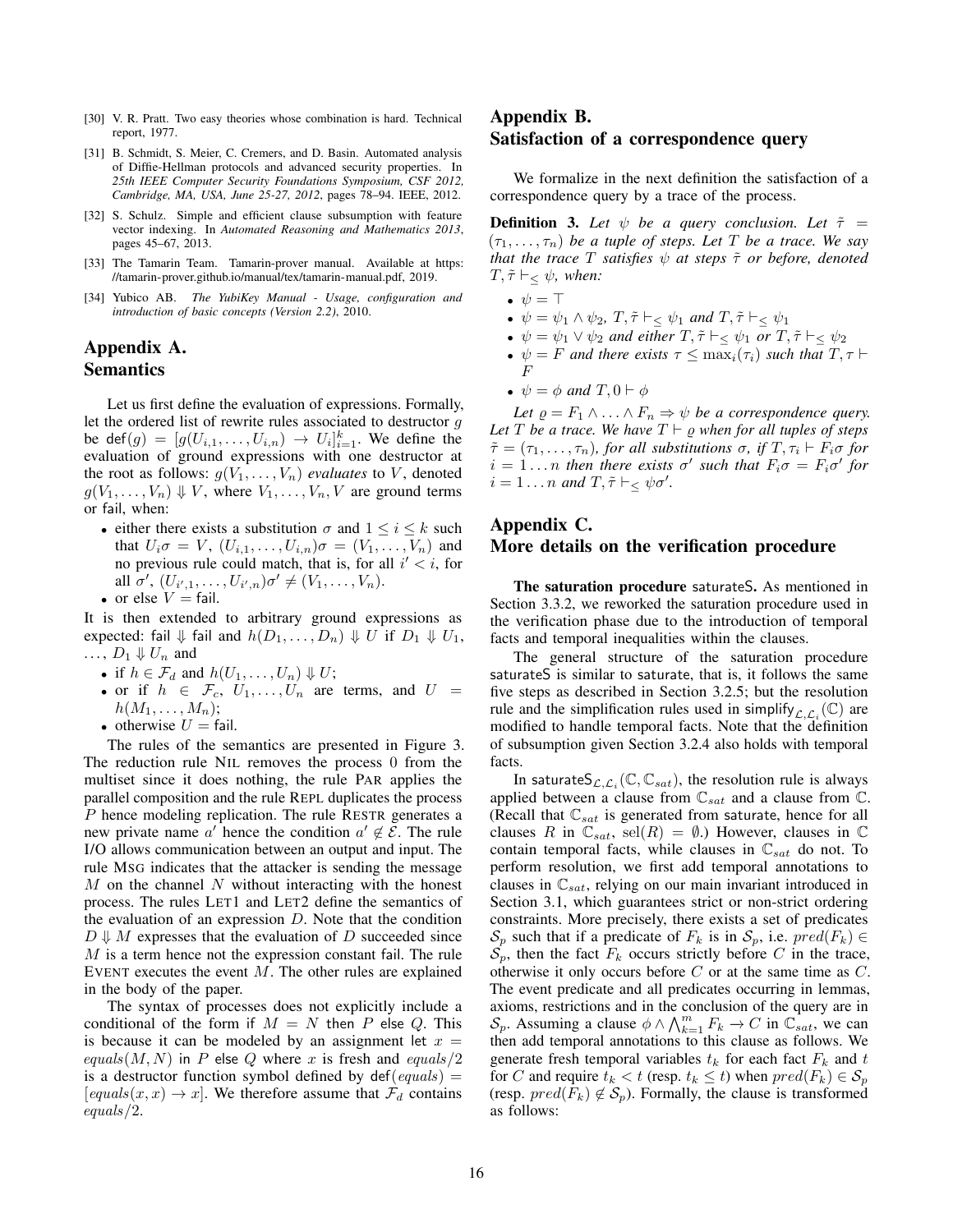| $\mathcal{E}, \mathcal{P} \cup \{0\}, \mathcal{A} \rightarrow \mathcal{E}, \mathcal{P}, \mathcal{A}$                                                                                                | (NIL)   |
|-----------------------------------------------------------------------------------------------------------------------------------------------------------------------------------------------------|---------|
| $\mathcal{E}, \mathcal{P} \cup \{P \mid Q\}, \mathcal{A} \rightarrow \mathcal{E}, \mathcal{P} \cup \{P, Q\}, \mathcal{A}$                                                                           | (PAR)   |
| $\mathcal{E}, \mathcal{P} \cup \{P\}, \mathcal{A} \rightarrow \mathcal{E}, \mathcal{P} \cup \{P, P\}, \mathcal{A}$                                                                                  | (REPL)  |
| $\mathcal{E}, \mathcal{P} \cup \{\text{new } a; P\}, \mathcal{A} \to \mathcal{E} \cup \{a'\}, \mathcal{P} \cup \{P\}^{a'} / _{a}\}\$ , A<br>if $a' \notin \mathcal{E}$                              | (RESTR) |
| $\mathcal{E}, \mathcal{P} \cup \{\text{\text{out}}(N,M); P, \text{\text{in}}(N,x); Q\}, \mathcal{A} \xrightarrow{\text{msg}(N,M)} \mathcal{E}, \mathcal{P} \cup \{P, Q\}^M /_{x}\}, \mathcal{A}$    | (I/O)   |
| $\mathcal{E}, \mathcal{P}, \mathcal{A} \xrightarrow{\text{msg}(N,M)} \mathcal{E}, \mathcal{P}, \mathcal{A}$<br>if $N, M \in \mathcal{A}$                                                            | (MSG)   |
| $\mathcal{E}, \mathcal{P} \cup \{\{\text{let } x = D \text{ in } P \text{ else } Q\}, \mathcal{A} \to \mathcal{E}, \mathcal{P} \cup \{P\}^M /_{x}\}\}, \mathcal{A}$<br>if $D \Downarrow M$          | (LET1)  |
| $\mathcal{E}, \mathcal{P} \cup \{\{\mathsf{let}\; x = D \text{ in } P \text{ else } Q\}, \mathcal{A} \to \mathcal{E}, \mathcal{P} \cup \{Q\}, \mathcal{A}\}$<br>if $D \Downarrow$ fail              | (LET2)  |
| $\mathcal{E}, \mathcal{P} \cup \{\text{out}(N, M); P\}, \mathcal{A} \xrightarrow{\text{msg}(N, M)} \mathcal{E}, \mathcal{P} \cup \{P\}, \mathcal{A} \cup \{M\}$<br>if $N \in \mathcal{A}$           | (OUT)   |
| $\mathcal{E}, \mathcal{P} \cup \{\mathfrak{lin}(N,x); Q\}$ , $\mathcal{A} \xrightarrow{\text{msg}(N,M)} \mathcal{E}, \mathcal{P} \cup \{Q\}^M /_{x}\}$ , $\mathcal{A}$<br>if $N, M \in \mathcal{A}$ | (IN)    |
| $\mathcal{E}, \mathcal{P}, \mathcal{A} \rightarrow \mathcal{E}, \mathcal{P}, \mathcal{A} \cup \{M\}$                                                                                                | (APP)   |
| if $M_1, \ldots, M_n \in \mathcal{A}, f/n \in \mathcal{F}_c \cup \mathcal{F}_d$ and $f(M_1, \ldots, M_n) \Downarrow M$                                                                              |         |
| $\mathcal{E}, \mathcal{P}, \mathcal{A} \to \mathcal{E} \cup \{a'\}, \mathcal{P}, \mathcal{A} \cup \{a'\}$<br>if $a' \notin \mathcal{E}$                                                             | (NEW)   |
| $\mathcal{E}, \mathcal{P} \cup \{\text{event}(ev); P\}, \mathcal{A} \xrightarrow{\text{event}(ev)} \mathcal{E}, \mathcal{P} \cup \{\!\!\{P\}\!\!\}, \mathcal{A}$                                    | (EVENT) |

Figure 3. Transitions between configurations.

$$
\begin{aligned}\n\phi \wedge \bigwedge_{k=1}^{m} F_k &\to C & t_1, \dots, t_m, t \text{ fresh} \\
\text{if } pred(F_k) \in \mathcal{S}_p \text{ then } \sim_k = < \text{ else } \sim_k = \leq \\
\phi \wedge \bigwedge_{k=1}^{m} F_k @ t_k \wedge t_k &\sim_k t \to C @ t\n\end{aligned}
$$

Then, we apply the standard resolution rule (Res) between the obtained clause and a clause in C.

The rules  $\text{Lem}(\mathcal{L})$  and  $\text{Ind}(\mathcal{L}_i)$  are modified as follows. Consider a lemma  $\bigwedge_{i=1}^{n} F_i \Rightarrow \bigvee_{j=1}^{m} \psi_j$  in  $\mathcal L$  and a clause  $R = F'_1 @ t'_1 \wedge \ldots \wedge F'_n @ t'_n \wedge H \wedge \phi \rightarrow C @ (t_1, \ldots, t_\ell)$ . When applying the lemma on the temporal facts  $F'_1@t'_1, \ldots, F'_n@t'_n$ in R, we want to generate clauses in which we add  $\psi_j$  in the hypothesis of the clause  $R$ . Hence we need to order the events in  $\psi_i$  w.r.t.  $C@(t_1, \ldots, t_\ell)$ . However, the satisfaction of correspondence queries, and in particular lemmas, only guarantees that the events in  $\psi_i$  occur before at least one of the facts  $F_1, \ldots, F_n$ . Therefore, we consider a formula  $\Phi[t]$  that is guaranteed by this constraint, that is,  $\Phi[t]$  is such that  $\phi \wedge t \leq \max(t'_1, \ldots, t'_n) \models \Phi[t]$ . The formula  $\Phi[t]$  is then added in the hypotheses of R for all events in  $\psi_i$ . This is formalized by the transformation  $\lceil \psi_j \sigma \rceil_{\Phi[\cdot]}^s$  that replaces in  $\psi_j \sigma$  every fact F by  $[F]^{s \circledR t'} \wedge \Phi[t']$  where t' is a fresh temporal variable. The complete rule  $\text{Lem}(\mathcal{L})$  for saturateS is given as follows:

$$
\mathbb{C} \cup \{F_1' \mathbb{Q} t_1' \land \dots \land F_n' \mathbb{Q} t_n' \land H \land \phi \to C \mathbb{Q}(t_1, \dots, t_\ell)\}
$$

$$
(\bigwedge_{i=1}^n F_i \Rightarrow \bigvee_{j=1}^m \psi_j) \in \mathcal{L} \qquad \forall k, \ F_k' = \lceil F_k \sigma \rceil^s
$$

$$
\phi \land t \leq \max(t_1', \dots, t_n') \models \Phi[t]
$$

$$
\mathbb{C} \cup \{H \land [\psi_j \sigma]_{\Phi[\cdot]}^s \to C\}_{j=1}^m
$$

The rule is sound for any choice of  $\Phi[t]$  that satisfies the constraint  $\phi \wedge t \leq \max(t'_1, \ldots, t'_n) \models \Phi[t]$  but of course, a more precise  $\Phi[t]$  yields a more precise clause. In our implementation, we simply define  $\Phi[t]$  as the conjunction of inequalities  $t \leq t'$  for any  $t'$  such that  $\phi$  implies  $t'_1 \leq$ 

 $t' \wedge \ldots \wedge t'_n \leq t'$  (and we consider the strict inequality when all inequalities are strict).

When proving a query by induction, we rely on a multiset ordering of the steps of the trace on which the facts of query's premise are satisfied. In a clause  $R =$  $F'_1@t'_1 \wedge \ldots \wedge F'_n@t'_n \wedge H \wedge \phi \rightarrow C@(t_1, \ldots, t_\ell)$  obtained during the saturation procedure saturateS, these steps are represented by the temporal variables  $t_1, \ldots, t_\ell$ . Thus, to apply an inductive hypothesis represented by an inductive lemma  $\bigwedge_{i=1}^{n} F_i \Rightarrow \bigvee_{j=1}^{n} \psi_j$  in  $\mathcal{L}_i$  on the facts  $F'_1, \dots, F'_n$ <br>of R, we need to verify that  $\phi$  ensures that the facts  $F'_1 \tQ t'_1, \ldots, F'_n \tQ t'_n$  occur strictly before the facts represented by  $C @ (t_1, \ldots, t_\ell)$ , denoted  $\phi \models \{t'_1, \ldots, t'_n\} < \{t_1, \ldots, t_\ell\}$ (for the multiset ordering). Formally, this can be checked by verifying that

- 1) either for all  $k \in \{1, \ldots, n\}$ , there exists  $k' \in \{1, \ldots, n\}$  $\ell$  such that  $\phi \models \dot{t}'_k < t_{k'}$
- 2) or  $n \leq \ell$  and there exist distinct  $r_1, \ldots, r_n$  in  $\{1, \ldots, \ell\}$ such that:
	- a) for all  $k \in \{1, \ldots, n\}$ ,  $\phi \models t'_k \leq t_{r_k}$ ;
	- b) if  $n = \ell$  then there exists  $k \in \{1, \ldots, n\}$  such that  $\phi \models t'_{k} < t_{r_{k}}.$

The complete rule  $\text{Ind}(\mathcal{L}_i)$  for saturateS is given as follows:  $\mathbb{C} \cup \{F_1' \mathbb{Q} t_1' \wedge \ldots \wedge F_n' \mathbb{Q} t_n' \wedge H \wedge \phi \to C \mathbb{Q}(t_1, \ldots, t_\ell)\}\$ 

$$
(\bigwedge_{i=1}^{n} F_i \Rightarrow \bigvee_{j=1}^{m} \psi_j) \in \mathcal{L}_i \qquad \forall k, F'_k = \lceil F_k \sigma \rceil^s
$$

$$
\phi \models \{t'_1, \dots, t'_n\} < \{t_1, \dots, t_\ell\}
$$

$$
\phi \land t \le \max(t'_1, \dots, t'_n) \models \Phi[t]
$$

$$
\mathbb{C} \cup \{H \land [\psi_j \sigma]_{\Phi[\cdot]}^s \rightarrow C\}_{j=1}^m
$$

Verifying that a clause R entails a query  $\rho$ . As mentioned in Section 3.3.2, we need to check that all possible instantiations of the clause  $R = \phi \land H \rightarrow$